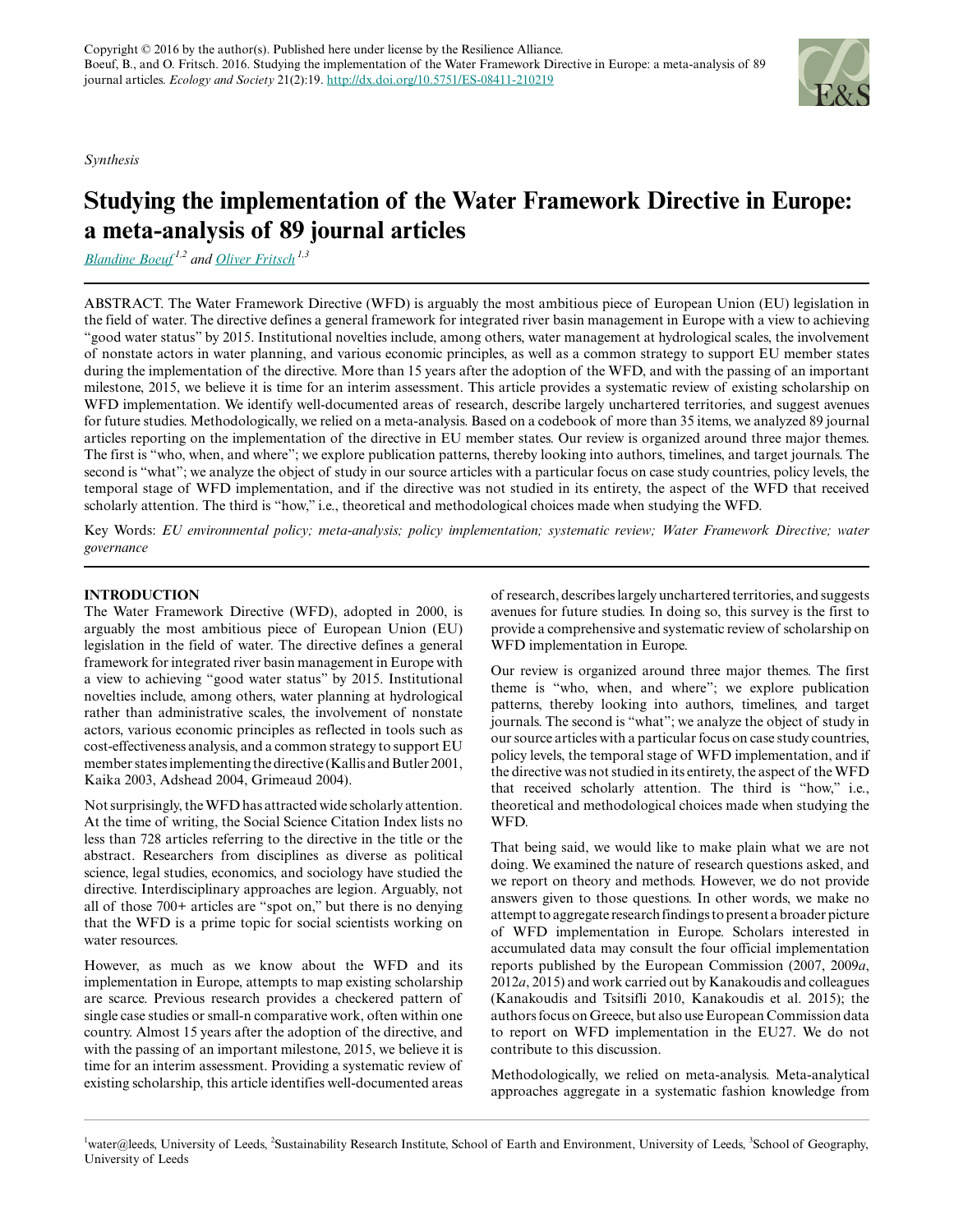source texts, thereby using partly or fully quantitative aggregation methods. Initially developed to make causal statements about the relationship between two or more variables across a range of source studies, i.e., to answer a specific research question, metaanalysis is increasingly being used to summarize an area of research as a whole. Such systematic reviews then do not explore questions of causality, but provide a thorough overview of a specific body of literature with regard to the research questions asked, theoretical approaches used, research designs and methods chosen, and jurisdictions and time periods covered (Poteete and Ostrom 2008, Exadaktylos and Radaelli 2009, Lam et al. 2012). Our article reflects the latter ambition. We examined 89 articles, published in English-language academic journals, that explore empirically and from a social science perspective the implementation of the WFD in EU member states. To this end, we extracted information on more than 35 dimensions from each source article.

### **THE WATER FRAMEWORK DIRECTIVE**

Water is one of the oldest and most heavily regulated areas in EU environmental policy, covering issues such as drinking water, waste water, and groundwater. However, the sector had always been plagued, since the adoption of the first directives at European level in the early 1970s, by serious implementation deficits and a lack of policy effectiveness. Three factors were of particular importance: low acceptance rates on the part of target groups, the mismatch between ecological (river basins) and political (political and administrative institutions) scales, and the fact that standards-based approaches regulating individual or families of substances completely ignored the problem of synergetic ecological effects (Jordan 1999, Grant et al. 2000, Kallis 2005).

Through the WFD, adopted in December 2000, the EU introduced a promising set of political instruments to tackle the challenges that have long characterized EU water management (Kallis and Butler 2001). Principally, the WFD aims to develop an "integrated community policy on water" (Preamble 3 WFD) by bringing together all water resources, uses, values, stakeholders, and relevant decision-making levels under a common legal regime (European Commission 2003:5-6). To this end, the directive creates a framework for existing policies, repeals others, and provides a reference point for subsequent legislation, such as the new Groundwater Directive.

Good surface water status as well as good groundwater status were the key objectives to be achieved by 2015. Additionally, member states are required to protect existing water bodies from deterioration. For surface waters, the assessment of the status is based on a measurement scale that rates biological and hydromorphological characteristics as high, good, moderate, poor, and bad, and chemical characteristics as good and fail. The directive thus breaks new ground by complementing chemical water quality assessments with the more general assessment of ecological quality. In particular, a surface water body is of good quality if there are only minor departures from the quality of pristine water bodies with minimal anthropogenic impact. Groundwater is classified as good or poor, based on its chemical and its quantitative status. Artificial or heavily modified water bodies such as canals are to achieve at least good ecological potential, which is as close as possible to good status. The

achievement of the 2015 water policy goals may be delayed up to 2027 or even lowered to a less stringent objective under reference to natural conditions, technical feasibility, or disproportionate costs.

Taking into account that the existing body of EU water legislation already consists of far-reaching substantive measures, the WFD puts a high premium on the procedural side of water management. Five novelties are crucial:

*River basin districts:* Recognizing that water is not static and that water bodies exist across political and administrative boundaries, member states are required to manage water at hydrological scales. To this end, River Basin Districts (RBDs) shall be established, respective management bodies shall be created, or if member states elect to remain within their existing administrative structures, collaboration shall be ensured between jurisdictions to manage river basins.

*River basin management planning:* The WFD planning process consists of eight steps: assessment of water status, characterization of physical and societal pressures on water bodies, designation of artificial and heavily modified water bodies, determination of water bodies at risk, revision of an existing River Basin Management Plan, adoption of a Programme of Measures to specify concrete actions, implementation of those two documents, monitoring, and review. This sequence of activities is to be repeated every six years.

*Public participation:* Engagement activities involve three components: information, consultation, and active involvement. Information requirements mainly include obligations to make status and risk assessments, background information, and maps publicly available. In terms of consultation, member states must organize three rounds of public comment during the preparation of River Basin Management Plans. Active involvement describes a more intense mode of participation and may include planning in small groups and face-to-face.

*Economic analysis:* The directive encourages decision makers to consider economic principles at various stages of the planning process. This may involve cost-benefit analysis to justify exemptions, cost-effectiveness tests and other analyses to identify suitable management options, and pricing and cost-recovery mechanisms to change water consumption patterns.

*Policy integration:* To achieve the directive's policy goals, member state authorities are required to ensure policy integration not only within the water sector (for instance, integration of surface water and groundwater), but also within adjacent fields, such as flood control, forestry, or climate change. Rather than being a specific governance tool, policy integration represents a guiding principle of WFD water management.

These five components are held together by a strict timetable. Adopted in 2000, the directive required EU member states to transpose it into national law within three years. Until 2009, member states were then obliged to establish RBDs, to designate or create new management authorities at the river basin level, to identify and map water bodies, to establish monitoring networks, and to adopt a first River Basin Management Plan and Programme of Measures for each RBD. From 2009 onwards, member states would then reinitiate the above-mentioned sequence of management activities every six years.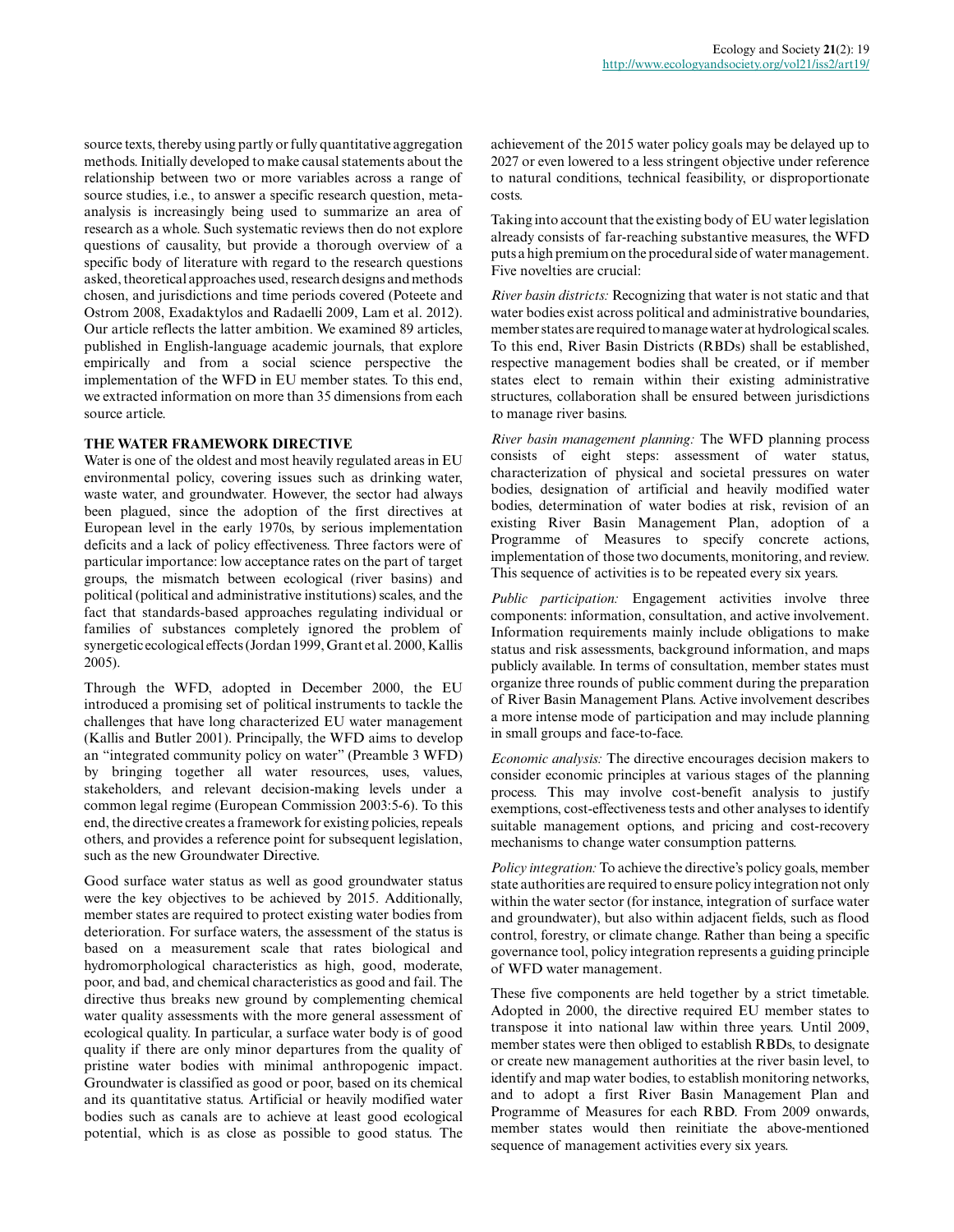All member states engage, though in varying degrees, in the Common Implementation Strategy (CIS). Established by the European Commission and the member states in 2001, the CIS brings together domestic water practitioners, regulators, and experts so as to report best practices and encourage mutual learning. In terms of organization, CIS participants collaborate in working groups that reflect key challenges to WFD implementation, for instance, on monitoring, groundwater, heavily modified water bodies, or economics. CIS outputs include more than 30 legally nonbinding implementation guidelines that provide best-practice cases, advice for specific water management problems, and benchmarks for good water governance. The CIRCABC website (Communication and Information Resource Centre for Administrations, Businesses and Citizens; [https://](https://circabc.europa.eu/faces/jsp/extension/wai/navigation/container.jsp) [circabc.europa.eu/faces/jsp/extension/wai/navigation/container.jsp](https://circabc.europa.eu/faces/jsp/extension/wai/navigation/container.jsp)) serves as an important coordination and communication device.

Who implements the directive? The WFD is a legally binding EU policy, which is why all member states are obliged to transpose the directive and put it into practice. EU candidate states may implement parts of the directive as part of their accession agreements; likewise, associated countries such as Norway and Switzerland may adopt key features of WFD water management.

To sum up, all EU member states implement the WFD. In the past nine years, those countries may have engaged in at least six overlapping, yet conceptually distinct, activities: water management at hydrological scales, the preparation of River Basin Management Plans and Programmes of Measures, public participation, economic analysis, and policy integration, plus participation in CIS working groups at the EU level. However, there is also a temporal dimension: We distinguish the preparation period between 2003 and 2009, characterized by institution building and the preparation of the first set of River Basin Management Plans and Programmes of Measures, from the first management cycle, from 2009 to 2015. This perspective leaves aside the transposition into national law (up until 2003).

Let us now undertake a thought experiment and describe WFD implementation as a 3-dimensional space, consisting of 28 (countries) x 6 (activities) x 2 (time periods) = at least 336 cells that could be filled with exciting data. Importantly, these 336 cells are not mere data points, but spaces that, each for itself, may tell complex stories about actors, ideologies, and institutions. To illustrate, one cell would contain information on public participation in France during the first management cycle. We appreciate that this thought experiment is somewhat crude, but we may still think of the above-mentioned space as a container subsequently to be filled with intriguing findings from WFD scholarship. Research priorities are distributed unevenly with regards to countries, WFD requirements, and time periods. This leads us to suggest that some sectors of this 3-dimensional space are densely populated, whereas others remain largely unchartered terrain. We are not necessarily arguing that the research community should first and foremost seek to fill those 336 cells. After all, scholars may legitimately elect to use WFD implementation as a case study to further an agenda unrelated to the implementation of the directive. However, scholars wishing to contribute to scholarly debates on WFD implementation, and on EU policy implementation more broadly, may use this image as a device to reflect on areas of research that are well documented and on those that are understudied or widely ignored.

# **STUDYING EU POLICY IMPLEMENTATION**

The previous section outlined a purely descriptive research program: What requirements could or should be taken into account in WFD implementation research? However, to explain the implementation patterns described in the matrix above, one would have to consider a set of independent variables. For this, one would have to make use of one of the explanatory frameworks developed in the EU policy implementation and Europeanization literature.

This literature did, in its early days, borrow much from its transatlantic counterpart in the United States (Pressman and Wildavsky 1984, DeLeon 1999, Hill and Hupe 2002). In doing so, the European community reproduced quite a few shortcomings characteristic of the U.S. literature, in particular its tendency to generate endless lists of potential causal factors. To recall, O'Toole (1986) counted more than 300 variables discussed in the literature. Since then, much progress has been made. We discuss three leading approaches in Europeanization research: the goodness-of-fit approach, the actor-based approaches, and the worlds-ofcompliance approach.

*Goodness-of-fit approach:* Relying on historical institutionalism, this approach argues that existing paths are resistant to change. EU policy implementation will be smooth if European requirements can be accommodated within current domestic paths, yet will be delayed or incorrectly implemented if they require substantive changes. To assess the degree of suitability and to predict compliance patterns, scholars compare European requirements and domestic policies. Often, authors distinguish policy fit, emphasising the compatibility of domestic and European policies, from institutional fit, highlighting the congruity between domestic institutions and institutional requirements of EU directives (Börzel 1999).

Increasingly, however, empirical work disconfirms the argument (Haverland 2000, Falkner et al. 2005). This is because the hypothesis is "rather static in nature" (Mastenbroek 2005:1110). Plausibly, domestic actors are not necessarily interested in preserving the status quo. Instead, they may want to change existing policies and institutions and thus utilize the EU for domestic purposes. In response to these criticisms, proponents of the goodness-of-fit perspective added a number of auxiliary variables to the initial argument (Risse et al. 2001, Thomson 2007, Hartlapp 2009). However, these amendments lead to a theoretically elegant, though empirically inconclusive, hypothesis that makes the notion of goodness of fit overly complex and, because of its ad hoc character, does not allow for ex ante hypothesising.

*Actor-based approaches:* Other scholars, in contrast, abandoned the structuralist core of the goodness-of-fit argument entirely and suggested examining actors, interests, and beliefs directly. From a rational-choice perspective, this includes exchange, bargaining, and principal-agent models (Haverland and Romeijn 2007, Kaeding 2008). Sociological-institutionalist accounts instead theorize compliance with EU directives as a result of socialization, persuasion, and learning processes (Checkel 2001).

*Worlds-of-compliance approach:* Falkner et al. (2005) and Falkner and Treib (2008) argue that the substance of a particular EU policy is of little relevance for EU policy implementation. Instead, the authors focus on national compliance cultures, i.e., general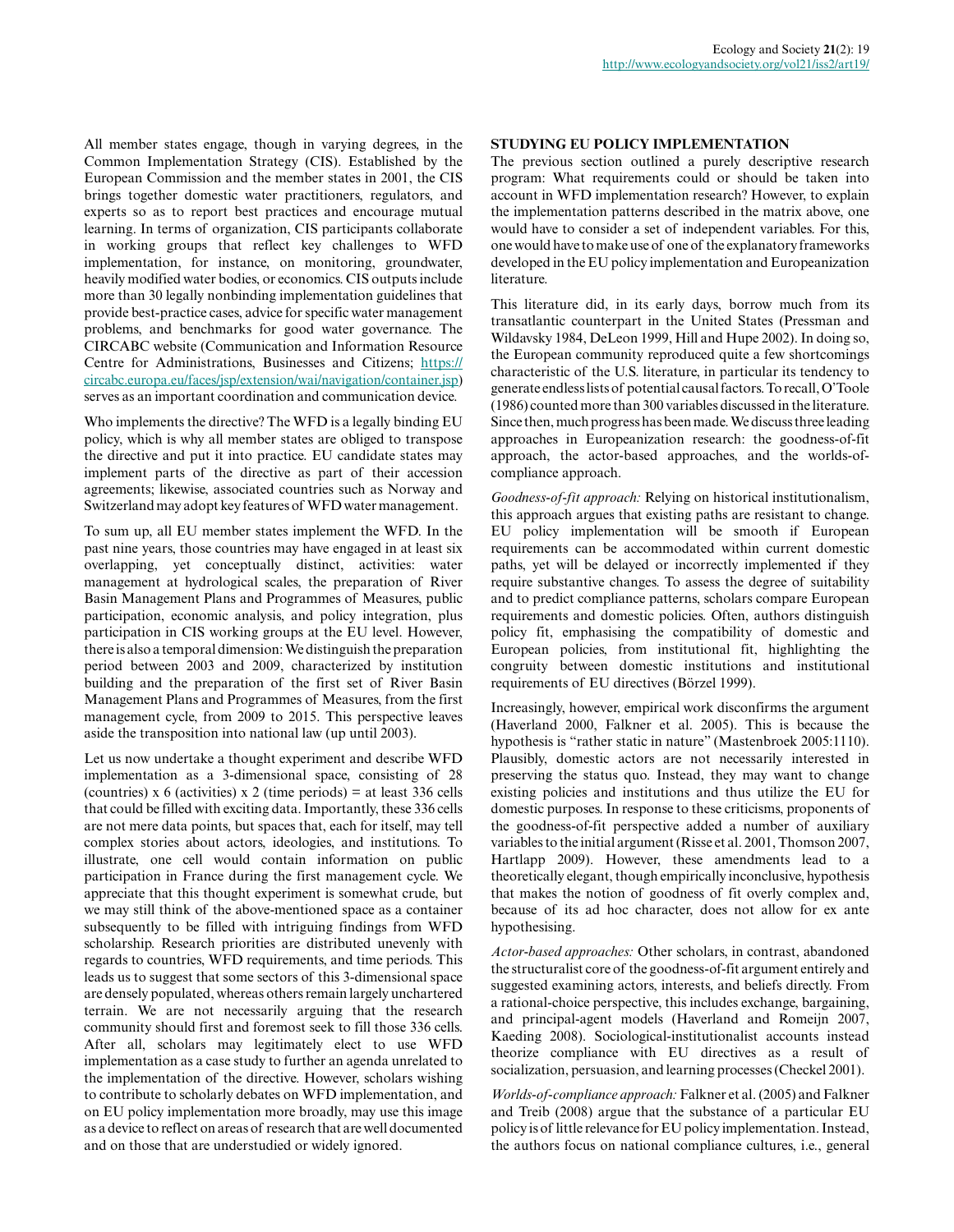attitudes toward the rule of law and compliance with legally binding rules. To this end, they distinguish four worlds of compliance in Europe, i.e., clusters of countries that share a common sense of obligation toward implementation duties.

As of now, the empirical evidence is inconclusive, and a number of approaches are available combining elements from each perspective (Knill 2001). However, the above-mentioned approaches may serve as a source of inspiration for those whose research is chiefly concerned with understanding and explaining WFD implementation. We will return to this scholarship when we discuss the use of theory in extant research.

# **METHODS AND DATA**

This article reviews social science scholarship, published in English-language academic journals, that explores empirically the implementation of the WFD in EU member states. To identify articles matching our criteria, we searched the Web of Science, Science Direct, and Google Scholar databases, using the terms "Water Framework Directive," "WFD," "Integrated Water Resources Management," or "IWRM" in the title, abstract, key words, or topic. We also screened the lists of references of relevant publications and located further work by particular authors through their list of publications. In line with our search criteria, we excluded nonacademic publications such as policy documents and reports prepared by nongovernmental organizations and consultancy firms. Likewise, we did not consider academic research published in book sections, conference papers, and doctoral dissertations, plus otherwise-relevant journal articles published in languages other than English.

We then examined the remaining set of papers and excluded those that did not meet our key search criterion: to report empirically on WFD implementation. This way we discarded articles describing the prehistory (Kaika and Page 2003) and content and ambition (Adshead 2004) of the directive; scholarship offering legal interpretations (Grimeaud 2001) or normative critiques, for instance, as to whether the WFD is compatible with concepts such as Integrated Water Resources Management (Rahaman et al. 2004); and works anticipating rather than studying implementation patterns (Hedelin and Lindh 2008). Among the empirical studies left, we did not consider articles reflecting physical and natural science research (de Toffol et al. 2005), discussing models based on WFD inputs (Crabtree et al. 2009), or studying phenomena not directly linked to the actual implementation of the directive in a member state. These would include, for instance, researcher-led experiments with public participation (Newig et al. 2008) or economic analysis (Martin-Ortega 2012), which may have informed WFD implementation but were not part of a country's official implementation schedule. We also excluded articles if the empirical parts were shorter than three pages (Carter 2007).

As a consequence, the findings reported in this article are based on 89 journal articles. See Table 1.

To analyze the research reported in each source article, we relied on a codebook based on more than 35 items covering author affiliations and countries, research priorities and questions, implementation requirements (for instance, river basin management, public participation, or economic analysis), and levels of analysis (national, RBD, or catchment), as well as the

ambition of a study (descriptive, causal, or evaluative) and related theoretical and methodological choices. These items were chosen so as to draw a complete picture of the thematic, geographic, and temporal scales of the research undertaken so far. Because of the small sample size, we do not go beyond basic statistics when we present our findings. Appendix 1 provides a complete list of our codebook items.

We then used categorical, dichotomous, and ordinal variables to code our findings; manually written comments served to justify decisions and to provide additional material for the subsequent analysis and interpretation. The two authors of this article coded, independently from each other, all 89 source papers and resolved disagreements through deliberation.

# **PUBLICATION PATTERNS: WHO PUBLISHES WHEN AND WHERE?**

We examined 89 journal articles studying, from various disciplinary, theoretical and methodological angles, WFD implementation in Europe. The number as such is impressive. Academic scholarship on the directive is booming, probably being the most-widely studied EU directive, and definitely the mostwidely studied piece of EU legislation in the field of environment. However, those 89 studies have not been published evenly across the years. The academic community began to pay attention to the empirical study of WFD implementation more systematically in 2007, followed by a remarkable increase in publications after 2010 (Fig. 1). In fact, more than 66% of all articles were published in the last five years. Furthermore, we are aware of more manuscripts being under way; in other words, the trend is likely to continue.

**Fig. 1**. Number of publications over time.



Not surprisingly, those figures reflect WFD implementation patterns in many EU member states. In compliance with EU legislation, many countries had transposed the directive into national law by 2003 before defining RBDs, setting up the necessary institutions and characterizing water bodies. Early research largely reflects those priorities, mainly focusing on the establishment of RBDs (Moss 2004), the characterization process (Kirk et al. 2007), or pilot projects carried out in the context of the Common Implementation Strategy (Carter and Howe 2006, Watson and Howe 2006). However, as we will show further below, it is mainly the institutional novelties in the directive that intrigued the scholarly community, in particular the involvement of nonstate actors in water planning and river basin management. Obviously, those processes could only be described, theorized, and evaluated when they were already under way, i.e., when River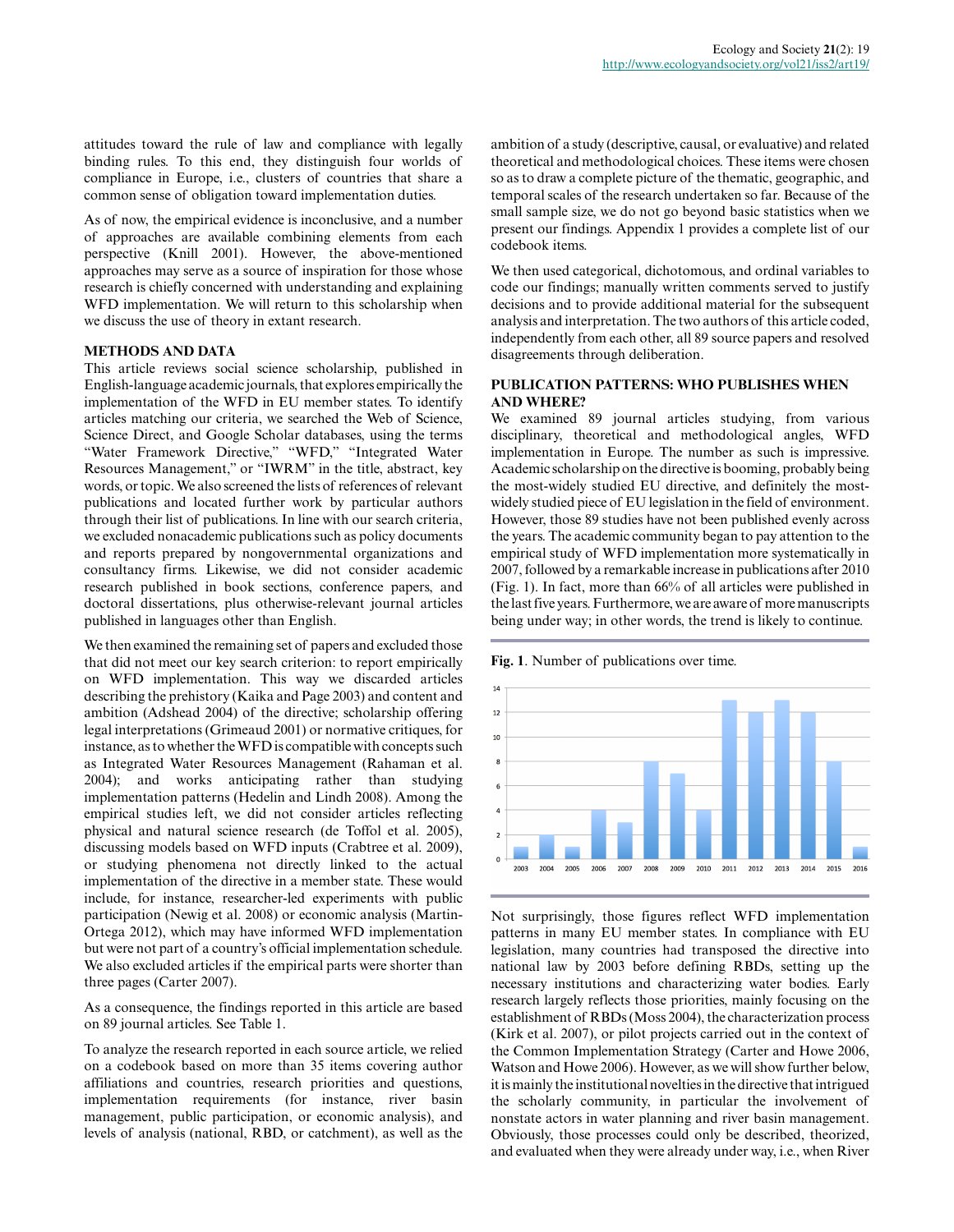# **Table 1**. Our sample.

| Source articles considered                       | Countries studied                    | Key themes                                         |
|--------------------------------------------------|--------------------------------------|----------------------------------------------------|
| Adshead 2006                                     | Germany, United Kingdom              | Participation                                      |
| Albrecht 2013                                    | Germany                              | Planning process                                   |
| Allan 2012                                       | United Kingdom                       | Ecological status and goals, Planning process      |
| Andersson et al. 2012                            | Sweden                               | Planning process                                   |
| Baaner 2011                                      | Denmark, Sweden                      | Planning process                                   |
| Behagel and Arts 2014                            | Netherlands                          | Participation                                      |
| Behagel and Turnhout 2011                        | Netherlands                          | Participation                                      |
| Benson et al. 2014                               | United Kingdom                       | Participation                                      |
| Beunen et al. 2009                               | Netherlands                          | Policy integration                                 |
| Bithas et al. 2014                               | Greece                               | Economic analysis                                  |
| Blackstock et al. 2009                           | United Kingdom                       | Policy integration                                 |
| Blackstock et al. 2012                           | United Kingdom                       | Participation                                      |
| Blackstock et al. 2014                           | United Kingdom                       | Participation                                      |
| Blackstock 2009                                  | United Kingdom                       | Ecological goals and status, Participation, Policy |
|                                                  |                                      | integration                                        |
| Borowski et al. 2008                             | Germany                              | Participation                                      |
| Bourblanc et al. 2013                            | Denmark, France, Netherlands,        | Ecological status and goals, Public participation, |
|                                                  | United Kingdom                       | River basin management                             |
| Carter and Howe 2006                             | United Kingdom                       | Participation                                      |
| De Stefano et al. 2013                           | Austria, Belgium, Bulgaria, Estonia, | Ecological goals and status                        |
|                                                  | Finland, France, Greece, Hungary,    |                                                    |
|                                                  | Ireland, Italy, Latvia, Poland,      |                                                    |
|                                                  | Portugal, Slovakia, Spain, Sweden,   |                                                    |
|                                                  | United Kingdom                       |                                                    |
| Dehnhardt 2013                                   | Germany                              | Economic analysis                                  |
| Dehnhardt 2014                                   | Germany<br>Greece                    | Economic analysis                                  |
| Demetropoulou et al. 2010                        | Netherlands                          | Participation<br>Ecological goals and status       |
| Dieperink et al. 2012<br>Drazkiewicz et al. 2015 |                                      | Participation                                      |
| Earle and Blacklocke 2008                        | Germany<br>Ireland                   | Ecological goals and status                        |
| Estrela 2011                                     | Spain                                | Planning process                                   |
| Feuillette et al. 2016                           | France                               | Economic analysis                                  |
| Flynn and Kröger 2003                            | Ireland                              | Participation, River basin management              |
| Franzén et al. 2015                              | Sweden                               | Participation                                      |
| Fritsch and Benson 2013                          | United Kingdom                       | Participation, River basin management              |
| Gómez-Limón and Martin-Ortega 2013               | Spain                                | Economic analysis                                  |
| Gooch and Baggett 2013                           | Sweden                               | Participation, River basin management              |
| Hammer et al. 2011                               | Sweden                               | Planning process                                   |
| Hanley and Black 2006                            | United Kingdom                       | Economic analysis                                  |
| Hernández-Mora and Ballester 2011                | Spain                                | Participation                                      |
| Hophmayer-Tokich and Krozer 2008                 | Germany, United Kingdom              | Participation                                      |
| Howarth 2009                                     | United Kingdom                       | Ecological status and goals, Participation         |
| Hüesker and Moss 2015                            | Germany                              | River basin management                             |
| Ioris $2012$                                     | Portugal                             | WFD in general                                     |
| <b>Ioris 2015</b>                                | Portugal                             | WFD in general                                     |
| Irvine and O'Brien 2009                          | Ireland                              | Participation                                      |
| Jonsson 2005                                     | Sweden                               | Participation                                      |
| Junier and Mostert 2012                          | Netherlands                          | Planning process, River basin management           |
| Kanakoudis and Tsitsifli 2010                    | <b>EU27</b>                          | WFD in general                                     |
| Kanakoudis et al. 2015                           | EU27, Greece                         | Planning process                                   |
| Kastens and Newig 2007                           | Germany                              | Ecological status and goals, Participation         |
| Kastens and Newig 2008                           | Germany                              | Participation                                      |
| Keessen et al. 2010                              | Belgium, Denmark, France,            | Ecological status and goals, Policy integration    |
|                                                  | Germany, Italy, Luxembourg,          |                                                    |
|                                                  | Netherlands, Portugal, Romania,      |                                                    |
|                                                  | Spain, United Kingdom                |                                                    |
| Keskitalo and Pettersson 2012                    | Sweden                               | Policy integration                                 |
| Kirk et al. 2007                                 | United Kingdom                       | Planning process                                   |
| Koontz and Newig 2014a                           | Germany                              | Participation                                      |

Koontz and Newig 2014eb **Germany** Germany **Participation**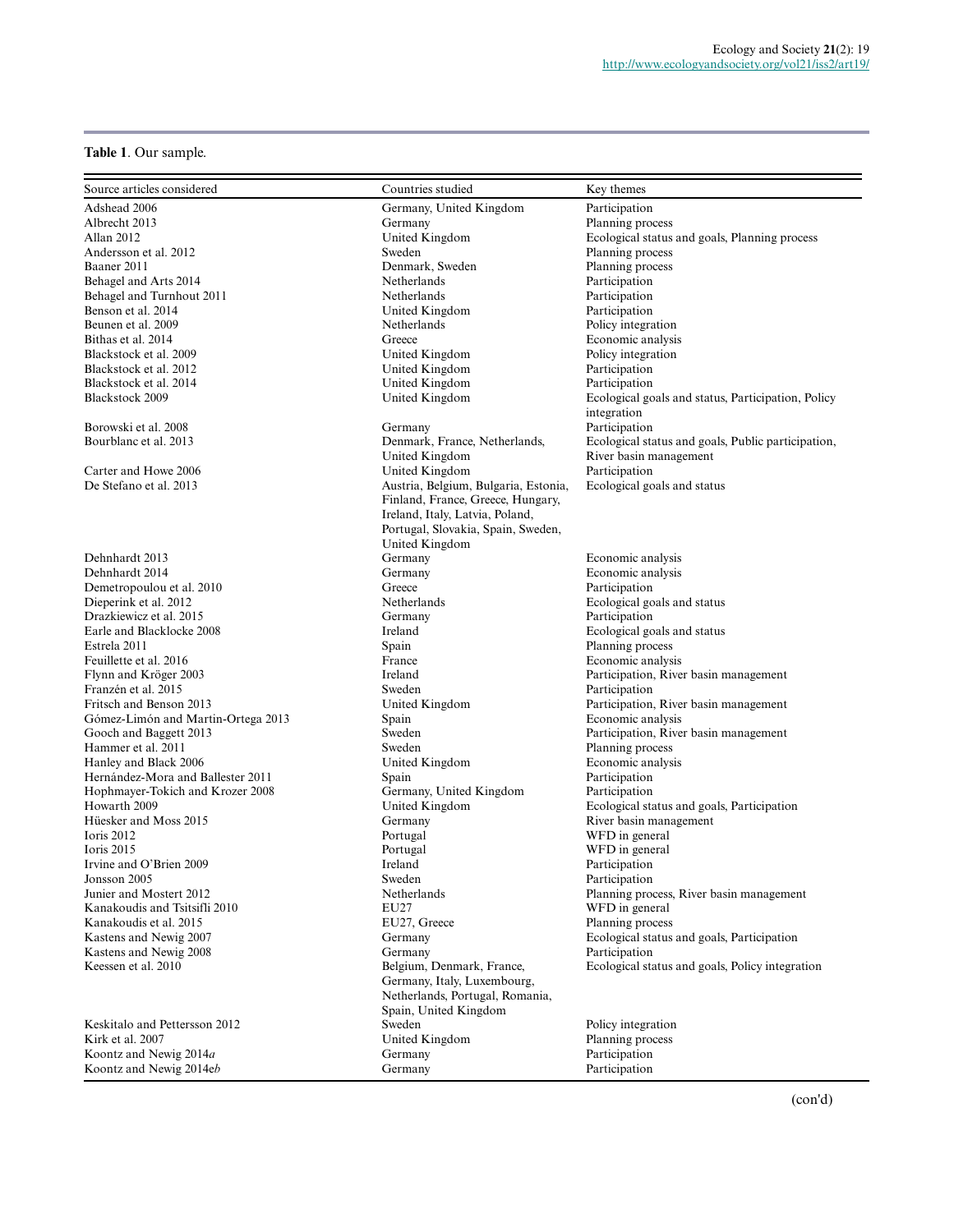| Kouw 2014                              | Netherlands                                                       | Participation                                                                             |
|----------------------------------------|-------------------------------------------------------------------|-------------------------------------------------------------------------------------------|
| Kowalczak et al. 2013                  | Czech Republic, Poland                                            | Participation                                                                             |
| Larsen 2011                            | Denmark                                                           | Policy integration                                                                        |
| Laurenceau et al. 2009                 | Belgium, France, Netherlands                                      | Economic analysis                                                                         |
| Liefferink et al. 2011                 | Denmark, France, Netherlands                                      | Ecological status and goals, Participation, Policy<br>integration, River basin management |
| Lundmark and Jonsson 2014              | Sweden                                                            | Participation                                                                             |
| Lundqvist 2004                         | Sweden                                                            | Ecological status and goals, Participation                                                |
| Maganda 2013                           | Luxembourg                                                        | Participation, River basin management                                                     |
| Medd and Marvin 2007                   | United Kingdom                                                    | Planning process                                                                          |
| Meyer and Thiel 2012                   | Germany                                                           | Participation, Planning process                                                           |
| Moren-Abat and Rodriguez-Roldan 2012   | Spain                                                             | Ecological status and goals, River basin management                                       |
| <b>Moss 2004</b>                       | Germany                                                           | River basin management                                                                    |
| <b>Moss 2008</b>                       | United Kingdom                                                    | Ecological status and goals                                                               |
| <b>Moss 2012</b>                       | Germany                                                           | River basin management                                                                    |
| Mylopoulos and Kolokytha 2008          | Greece                                                            | River basin management                                                                    |
| <b>Neef 2008</b>                       | Germany                                                           | Participation                                                                             |
| Newson 2011                            | United Kingdom                                                    | Participation                                                                             |
| Nielsen et al. 2013                    | Denmark, Finland, Latvia,                                         | River basin management                                                                    |
|                                        | Lithuania, Poland, Sweden                                         |                                                                                           |
| Parés 2011                             | Spain                                                             | Participation                                                                             |
| Parés et al. 2015                      | Spain                                                             | Participation                                                                             |
| Raadgever et al. 2011                  | Netherlands                                                       | Planning process                                                                          |
| Richter et al. 2013                    | Germany                                                           | Ecological status and goals                                                               |
| Slavíková and Jílková 2011             | Czech Republic                                                    | Participation                                                                             |
| Spiller et al. 2012                    | United Kingdom                                                    | WFD in general                                                                            |
| Thaler et al. 2014                     | Belgium, Finland, France, Italy,<br>Spain, Sweden, United Kingdom | Economic analysis                                                                         |
| Theesfeld and Schleyer 2013            | Germany                                                           | Participation, River basin management                                                     |
| Thiel and Egerton 2011                 | Portugal                                                          | River basin management                                                                    |
| Thiel 2014                             | Spain                                                             | River basin management                                                                    |
| <b>Thiel 2015</b>                      | Germany, Portugal, Spain                                          | River basin management                                                                    |
| van der Arend and Behagel 2011         | Netherlands                                                       | Participation                                                                             |
| van der Heijden et al. 2014            | Netherlands                                                       | Participation                                                                             |
| van der Heijden and ten Heuvelhof 2012 | Netherlands                                                       | Participation                                                                             |
| van der Heijden and ten Heuvelhof 2013 | Netherlands                                                       | Participation, River basin management                                                     |
| van der Veeren 2010                    | Netherlands                                                       | Economic analysis                                                                         |
| Watson et al. 2009                     | United Kingdom                                                    | Participation                                                                             |
| Watson and Howe 2006                   | United Kingdom                                                    | Participation                                                                             |
| Waylen et al. 2015                     | United Kingdom                                                    | Participation                                                                             |
| <b>Woods 2008</b>                      | United Kingdom                                                    | Participation                                                                             |
|                                        |                                                                   |                                                                                           |

WFD indicates Water Framework Directive.

Basin Management Plans were adopted in 2009-2010. Consequently, studies analyzing the actual planning process mushroomed in 2011, and figures have remained at high levels since.

What do we know about the authors of those studies? We looked into three dimensions: the country of origin of the first author, their professional background, and if the author is an academic, the departmental affiliation. First, we recorded the country of origin for the lead author of each article. Those authors work in institutions in 13 different member states (Fig. 2). Countries in northwestern Europe dominated; in fact, more than 61% of all studies were first-authored by scholars based in the United Kingdom, Germany, and the Netherlands. Scholars working in the Czech Republic, Denmark, France, Greece, Ireland, Luxembourg, Poland, Spain, Sweden, and outside Europe published the remaining 39%. We were unable to identify publications authored by scholars in the remaining 15 member states. In fairness, we only talk about lead authors here. However, the overall pattern did not look significantly different when we

took into account all authors of a submission; the figures for authors based at institutions in southern and eastern Europe remained significantly low.



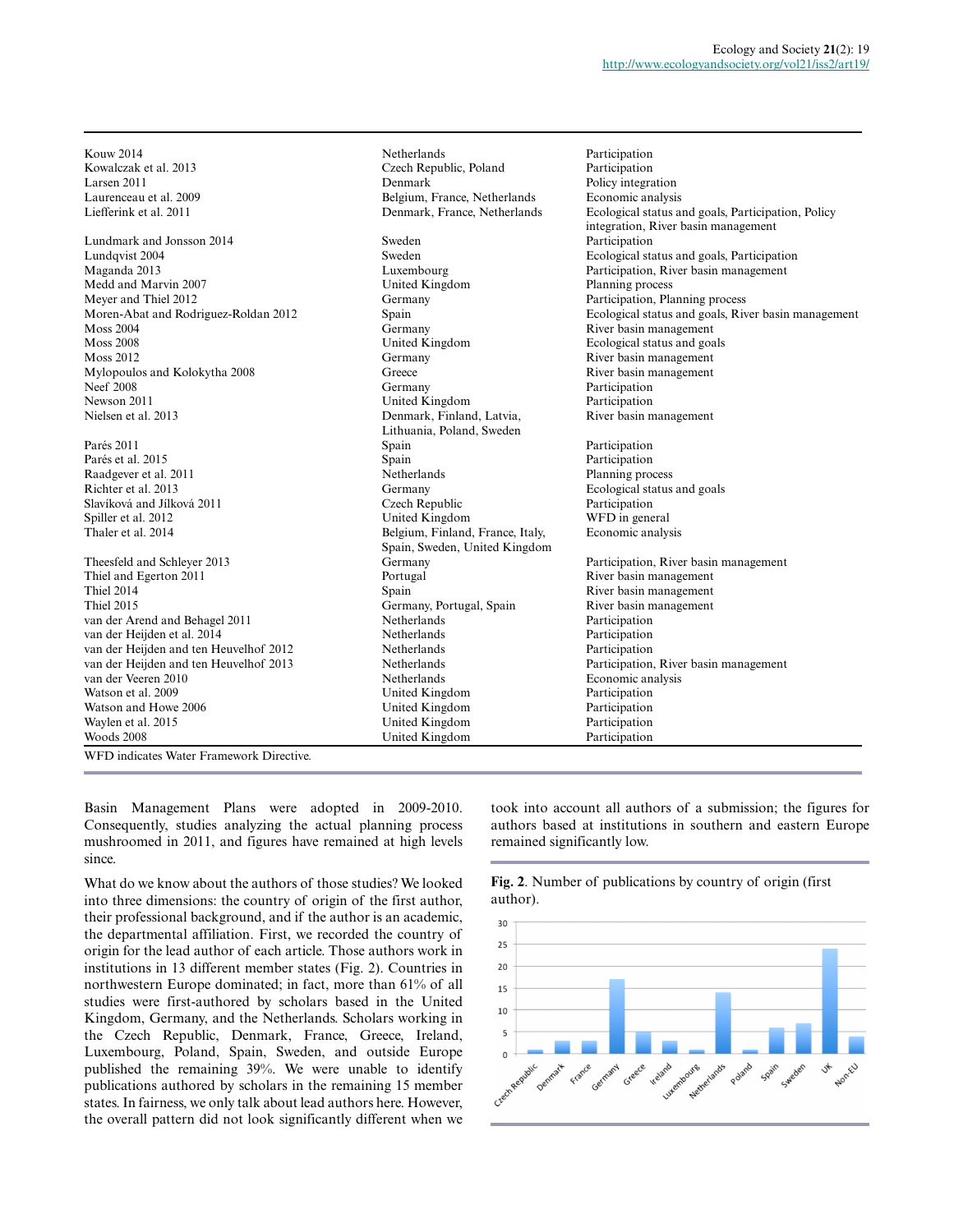These figures are not counterintuitive. Ultimately, they may simply reflect general patterns of academic productivity. There is no doubt that scholars in southern and eastern Europe carry out high-quality research across the board. Still, academics from northwestern Europe tend to publish in international peerreviewed journals more often than their colleagues in other parts of Europe. We may speculate as to why this is so, but whatever the causes are they say little about WFD research as such. However, it is plausible to argue that the directive is generally more widely studied in the United Kingdom, Germany, and the Netherlands. This may be because the WFD, as a water quality directive, addresses issues of more fundamental importance in northwestern Europe, setting in motion policy makers, civil society, national funding bodies, and the scholarly community. Although troubled by water quality problems too, many regions in southern Europe put a higher premium on the question of water quantity and supply, a preference that may bind scarce research resources. Nevertheless, the observed pattern may have a significant influence on case selection, resulting in a noticeable imbalance as to the countries studied by the WFD community.

Second, a majority of our first authors, some 77 out of 89 articles in the sample, are academics from universities or national research institutes. Ten authors are practitioners, for instance, from government departments, environmental regulators, or charities; two authors have a double affiliation. We were not surprised to see a majority of academics here. Still, we believe that the  $11\%$ nonacademics in our sample is above average, highlighting the importance of WFD-related research for environmental practitioners in Europe. Third, the WFD community in Europe largely consists of scholars working at interdisciplinary environmental social science departments or, in a few cases, at natural science or engineering schools, in total 59 out of 79 in our sample. Only 17 scholars work at social science departments with a clear disciplinary focus: 6 in politics, 5 in law, and 6 in economics. To be clear, this says nothing about their disciplinary background. However, it suggests that many authors operate in an interdisciplinary environment, often with a sympathy for applied research. As we argue below, this is likely to shape theoretical and methodological choices when studying WFD implementation in Europe.

Our analysis of target journals also highlights the interdisciplinary ambition of many scholars. Figure 3 summarizes the Web of Science subject categories of those journals that have published articles in our sample. There are two caveats. First, some journals are listed in several subject categories, so the absolute number of entries is higher than the number of articles in our sample. Second, a few journals are not listed in the Web of Science, and we manually assigned plausible subject categories to those outlets, based on editorial mission statements and other information found on the journal website.

Accordingly, manuscripts about the implementation of the WFD usually find their home in interdisciplinary journals, particularly in those specializing in environmental social science and water resources. Authors rarely target journals in social science subdisciplines such as political science (van der Arend and Behagel 2011, Koontz and Newig 2014*a*), public administration (Behagel and Arts 2014), economics (Bithas et al. 2014, Dehnhardt 2013), or legal studies (Adshead 2006, Keessen et al. 2010). At first sight, this is somewhat counterintuitive. After all, many authors explore topics such as public participation or the use of cost-benefit analysis in water planning. Arguably, their findings may be of great interest for a wider audience in political science or economics, for instance, for scholars working on deliberative democracy or evidence-based policy making. However, the approaches taken to study such phenomena, specifically the interdisciplinary and often applied nature of WFD-related research, make such work less appropriate for narrow disciplinary debates and more suitable for an interdisciplinary audience and their journals. Still, we are somewhat concerned that scholarly communities may talk past each other; in other words, interdisciplinary outlets may have become another niche for a community of experts rather than an arena of exchange across disciplines. Two journals have become particularly important for scholars specializing in European water management: *Land Use Policy*, with 11 out of 89 articles in our sample, and *Environmental Policy & Governance* (including its predecessor *European Environment*) with 10 articles. *Local Environment, Water Policy* and the *International Journal of Water Governance* constitute another group of preferred target journals.

**Fig. 3**. Number of publications by Web of Science subject categories.



# **MAPPING SCHOLARLY INTEREST: COUNTRIES, POLICY LEVELS, THEMES**

Now that we have established who publishes when and where, let us take a closer look at the object of those studies: the what. To this end, we organized our review around five dimensions: countries, policy levels, transboundary water management, the temporal stage of WFD implementation, and if the directive has not been studied in its entirety, the aspects of the directive that attracted scholarly attention. In other words, we map scholarly interest across a range of spatial, temporal, and substantial dimensions.

We begin with dimension one, i.e., countries studied. Figure 4 displays the number of publications per country. The absolute number of entries is higher than the number of articles in our sample; this is because some papers report on more than one country. Generally, our sample is characterized by an unhealthy imbalance. Five countries were studied quite thoroughly in the past: the United Kingdom (24 studies), Germany (19 studies), the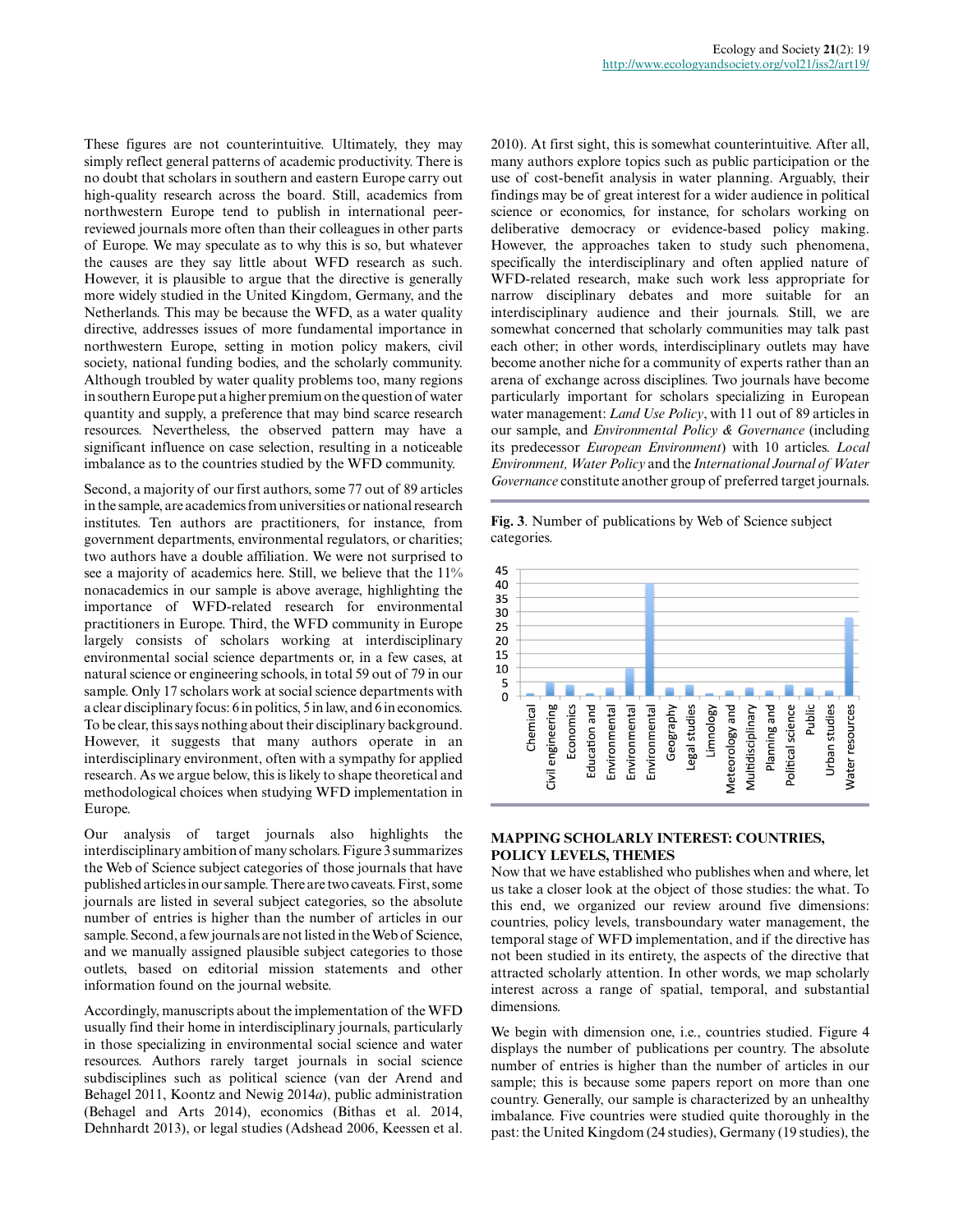

# **Fig. 4**. Number of studies per case study country.

Netherlands (16 studies), and Spain and Sweden (11 studies each). Another group of countries is covered by between three to six articles, including Belgium, Denmark, France, Greece, Ireland, and Portugal. However, a majority of EU member states have received little or no scholarly attention at all. These include many countries that have joined the EU in 2004 or thereafter, for instance, Hungary, Romania, and Slovakia, but also the Baltic states. What should be clear from this brief survey is that much is known about WFD implementation in northern and western Europe, but relatively little about WFD implementation in Mediterranean countries, including founding members and heavyweights such as France and Italy, and in eastern Europe.

We offer two explanations. On the one hand, the above pattern simply reflects patterns of authorship. We have in our sample, for various reasons, a higher number of scholars based at British, Dutch, and German institutions, and this may influence case selection. There are good reasons for that: they speak the language, they have the contacts, they know the context, and they respond to requirements of national funding bodies. On the other hand, there may be an enlargement effect: the 2004, 2007, and 2013 accessions came with important transitory provisions and may have delayed WFD implementation in those countries.

Is all this a problem? Yes and no at the same time. Case selection is not random. Academics choose cases to make a specific argument, to test an established theoretical proposition, or to develop a new one. This argument may result in a specific interpretation or critique that remains valid and plausible beyond the case studied. Scholars in our sample sometimes study the WFD, or specific provisions of the directive, to make a claim that is entirely decoupled from the directive. For instance, Drazkiewicz et al. (2015) used WFD cases to test the hypothesis that participatory arrangements enhance the ecological quality of environmental decisions and their implementation. There is little reason to study Austria, Bulgaria, or Malta if there was no participation in those countries that could have had an effect on environmental outcomes. However, as we show further below, when we talk about research design choices, an overwhelming majority of studies in our sample are descriptive, sometimes with

evaluative undertones. Authors report what is going on and sometimes use ad hoc or theory-informed benchmarks to assess what they observe, often, so it seems, with a view to supporting the implementation of WFD provisions in their country. From this perspective, the above-mentioned imbalance is unfortunate because it provides an incomplete picture. This is no trivial observation: many evaluations suggest that WFD provisions were implemented in an incomplete or suboptimal way. That may be true or not, but it would certainly be helpful to put such assessments into context by studying countries whose implementation record is, if we trust EU reports and media coverage, less than ideal too. In other words, selective cases may highlight deficits that are negligible if compared against other cases and may direct our attention away from more serious problems.

We now turn to dimension two: the policy level studied. We distinguish three levels: the national level, relevant for the domestic transposition of the WFD and sometimes for the general organization of WFD water planning in a EU member state; the RBD level, i.e., the reference level envisaged in the directive for the preparation of management plans; and the sub-RBD level, in this article conveniently called the catchment level, although we do not associate any specific ecological definition to this term. Table 2 below summarizes our findings.

**Table 2**. Number of studies per policy level.

| Policy level                                  | National | River basin<br>district | Catchment |
|-----------------------------------------------|----------|-------------------------|-----------|
| Number of studies<br>considering this level   | 14       |                         | 12        |
| Number of studies studying<br>only this level | 30       | 16                      | 25        |

Accordingly, we have 30 articles in our sample that strictly analyze the national level. These are followed by research looking into processes at catchment level. There is a relatively low number of 16 articles studying the WFD at the RBD level. A further set of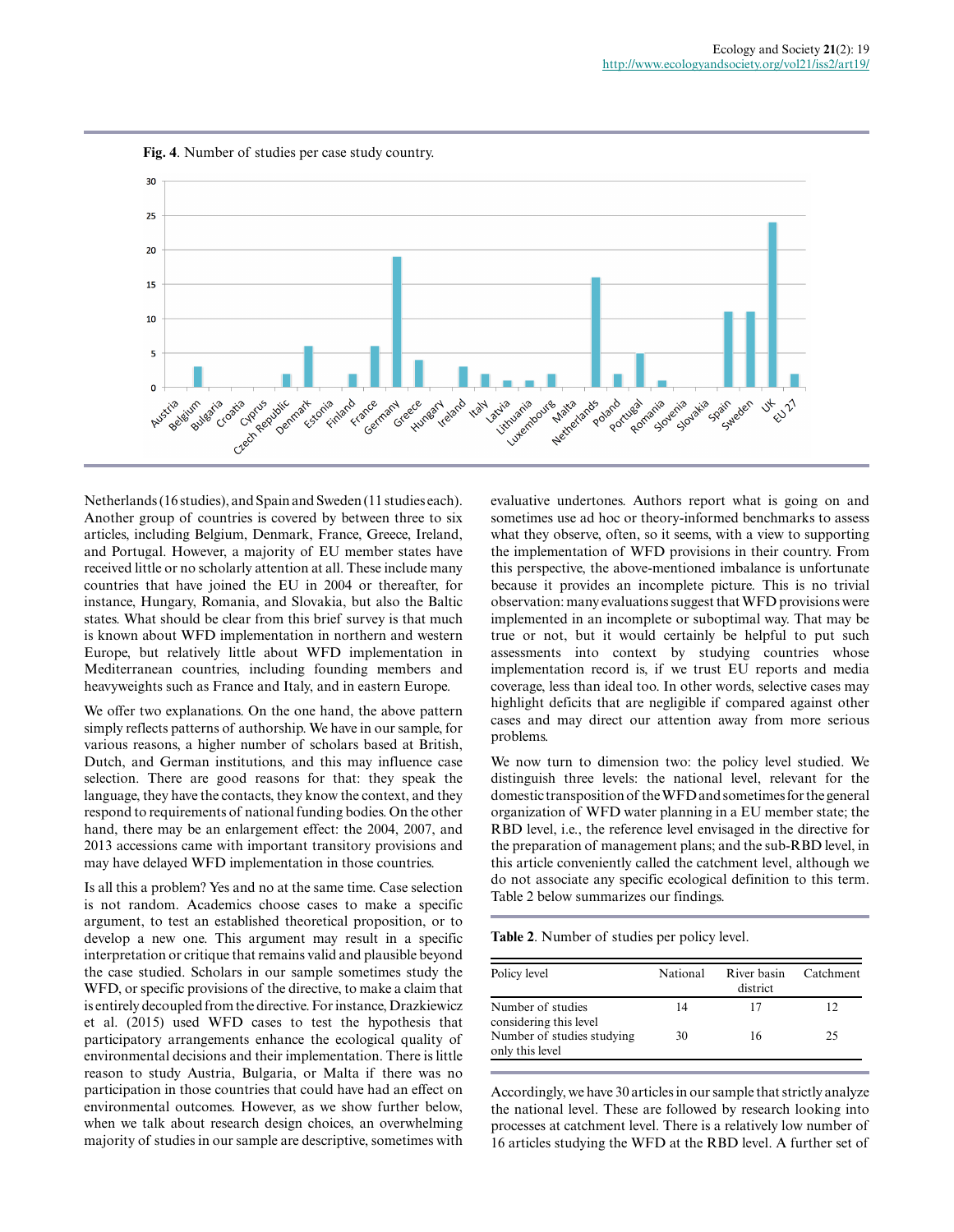18 articles study combinations of, and sometimes the interactions between, several levels. We were surprised about the minor importance of RBDs and the larger number of studies focusing on catchments, given the prominence of RBDs in the directive. We offer three explanations. First, some member states may have found the RBD level somewhat impractical and organized important management activities at lower levels instead. This may be the case when RBDs conflict with administrative boundaries in a federal system such as Germany, where important planning activities are carried out at catchment level (Koontz and Newig 2014*b*). Obviously, this may direct scholarly attention away from RBDs. Second, some RBDs are inconveniently large to be studied in-depth through qualitative methods. In other words, the study of catchments is a methodological choice although, as we will argue below, such choices have not always been made explicit. Third, when the actual policy level does not matter, scholars go where the data are. For instance, when Borowski et al. (2008) decided to study the effects of participatory arrangements on social learning, they chose the level where such involvement processes take place. Case selection follows theory. Still, in light of the fact that many studies in this field have no causal ambition and remain descriptive, it is fair to argue that such descriptions then tend to show an incomplete picture. Incomplete in the sense that the reader does not always know how representative a catchment is vis-à-vis other catchments. Furthermore, extensive knowledge about one particular policy level does not necessarily enhance our knowledge of other levels and their interactions. For instance, we possess an in-depth understanding of German WFD water planning at the catchment level and of important initiatives at the federal level. However, despite a wealth of publications on Germany we are still in the dark as to the coordinative mechanisms between federal states, i.e., mechanisms in place to integrate river basin planning and catchment level activities in various states. Future research will definitely benefit from perspectives that integrate various policy levels to provide a more complete picture of WFD water planning.

Dimension three looks into the transboundary aspect of river basin management. Almost all countries in continental Europe share at least one river basin with their neighbors. So far, no powerful mechanisms are in place to encourage river basin management beyond national borders. International commissions exist for each transboundary basin, but important parts of the planning process are excluded from such coordination, not least because countries implemented WFD provisions at a very different pace. At the time of writing, the scholarly community has not taken many steps to look into the transboundary aspect of WFD implementation. We have 33 studies studying RBDs, a vast majority of those RBDs being transboundary, but only one study (Mylopoulos and Kolokytha 2008) addresses this issue by studying both sides of a Greek-Bulgarian basin. All other studies remain on "their" side of the river; Meyer and Thiel (2012), for instance, study the German part of the Odra basin and ignore the Polish part. Likewise, the largest river basin in Europe, the Danube, has been managed for more than 150 years in the spirit of transboundary water management, through various international commissions established by international agreements. However, this has rarely attracted scholarly attention, and never in a WFD context. We believe this is a fundamental research gap. We acknowledge that there are limits to such a

research program, exactly because river basin management beyond national borders currently meets various political, administrative, and perhaps, ideological obstacles. Still, scholarship on WFD implementation would greatly benefit from studies establishing the presence or absence of transboundary mechanisms.

We now move from spatial and scalar aspects to the temporal dimension of implementing the directive. This is dimension four: What stages of the WFD planning process have been studied so far? Member states were supposed to implement the directive in various steps. This involves transposing the WFD into national law, identifying RBDs, nominating a competent authority, designating water bodies, assessing pressures on aquatic environments and evaluating the risk of missing environmental targets (characterization process), and the drafting of River Basin Management Plans and Programmes of Measures. The early stages of the implementation process were accompanied by pilot measures. They were carried out in the context of the common strategy of implementation with a view to supporting the implementation of "tricky measures," such as the involvement of nonstate actors or the use of economic analysis in water planning.

Our sample includes three articles that analyze pilot projects: two of them on participation and one on cost-benefit analysis. All three report on the United Kingdom. Nine papers address, among other issues, the process of transposing the WFD into national law. A vast majority of papers in our sample, 86 out of 89, cover the preparation phase from 2003 to 2009 (and in some countries, 2010). This is not very counterintuitive per se. After all, many exciting innovations, from a social science perspective, could be observed only during or after the preparation phase. These include the establishment of RBDs, the involvement of stakeholders in the planning process, and the application of various economic decision-making tools. However, there is a caveat here: Many studies provide a snapshot, i.e., report about a specific moment in time or a particular step in implementing the directive. A few studies present a bigger picture or compare WFD implementation efforts over time. For example, we identified only three articles explicitly studying the first implementation cycle from 2009 to 2015 or systematically comparing the experience gained in different sectors and countries in the preparation phase and the first cycle.

Finally, in dimension five, we analyzed the various themes and requirements, usually institutional innovations, that can be found in the WFD and that may have attracted scholarly attention. We distinguished seven themes: the ecological goals of the directive and how achievement of those goals has been encouraged or enforced in EU member states, including the designation of water bodies; the use of economic principles as reflected in tools such as cost-benefit analysis in water planning; the establishment of RBDs and problems that arise as a consequence of rescaling; the involvement of nonstate actors in water planning; the integration of other policy areas in WFD water management, for instance, climate, forestry, flooding, and biodiversity; the planning process, if not specifically focused on participation, economic tools, policy integration, or river basin management; and a residual category: WFD in general. This last category is particularly useful for studies looking into the overall transposition of the directive into national law. However, the category also covers quantitative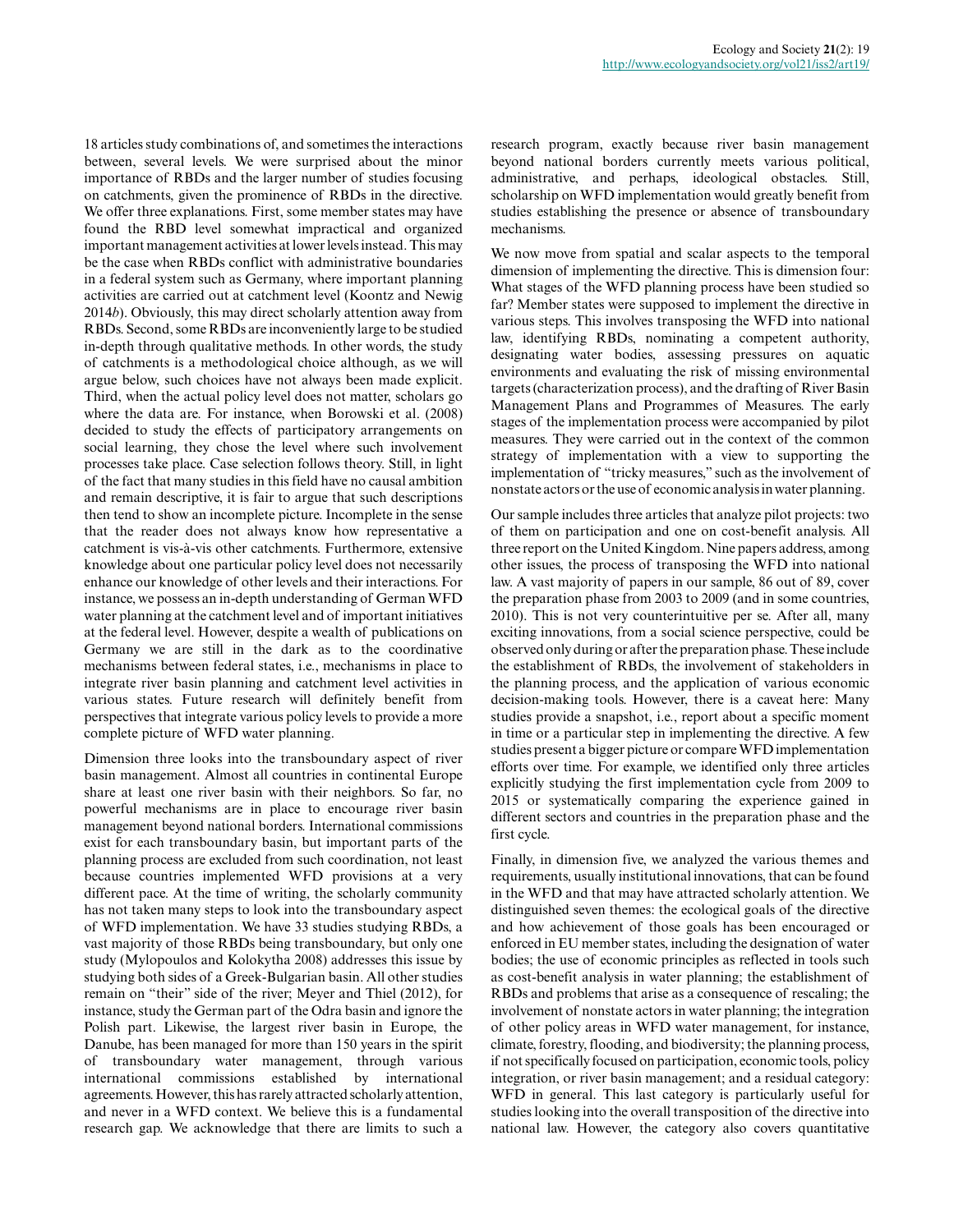research aggregating several WFD themes across a large number of EU member states such that important lessons can be drawn regarding the general implementation of the directive in Europe, although at the same time, because of the step of aggregating information, little can be said in detail about, for example, participation, economic analysis, or policy integration. Figure 5 below reports our findings. Quite a few articles discuss more than one theme; the absolute number of entries is therefore higher than the number of articles in our sample.

**Fig. 5**. Number of studies per WFD theme. WFD indicates Water Framework Directive.



What do the data tell us? We observed a great imbalance as to the institutional novelties promoted by the WFD. The involvement of nonstate actors in water planning has inspired a rich literature. In fact, 52% of all articles and (the figures differ here because articles often report on more than one theme) 41% of all themes are related to public participation in WFD water management. To be clear, it is beyond the scope of this article to discuss the achievements made in this field. However, what can be said is that previous work centers on three themes. First, we have a number of publications taking a Europeanization perspective; i.e., they ask why specific domestic arrangements have come into place and what role the EU plays therein (Liefferink et al. 2011). Second, authors explore the effects of participation, typically on social learning processes (Borowski et al. 2008), ecological outcomes and implementation (Drazkiewicz et al. 2015), or legitimacy (Behagel and Turnhout 2011). Third, we found a series of articles comparing instances of participation against legal or normative benchmarks, i.e., evaluative exercises (Watson and Howe 2006, Slavíková and Jílková 2011, Benson et al. 2014). With the exception of works focusing on ecological outcomes, an aspect still treated with neglect, the above questions represent strands of research that speak to a wider and already well-established literature.

Certainly, this enthusiasm for participation within the WFD research community calls for an explanation. We offer three. First, research interviews with national water managers and European Commission officials, carried out in the context of other projects, suggest that of all institutional novelties proposed by the WFD, public participation perhaps represents the greatest challenge to national administrative cultures and established water management traditions. Exploring public and stakeholder engagement therefore constitutes an excellent opportunity to study administrative reform, institutional change, and learning in contested settings. Second, these challenges resulted, in our mind, in an exceptionally high number of funded projects at national and EU levels, consultancy opportunities, and other incentives for researchers to collaborate with policy makers and stakeholders on participation. Third, participation resonates with a wide variety of literature, much more than other institutional novelties in the directive do. This includes communities working on EU policy implementation, on participatory and deliberative democracy, on regulatory reform, on policy effectiveness of participatory governance, on social learning, and many others.

We found less work, 20% of all articles, on water management at ecological scales. Once again, scholars study questions related to the Europeanization of domestic arrangements, i.e., of policy implementation. When authors identify misfits between EU requirements and domestic practice, and in this context this means between ecological and administrative scales, a link is usually made to the literature on spatial fit and institutional interplay (Moss 2004, 2012). This literature is even more prominent in works investigating economic rationales for specific scalar arrangements (Thiel and Egerton 2011, Thiel 2014).

However, regulatory tools such as cost-benefit analysis remain understudied (but see Dehnhardt 2013, 2014). In other words, scholarship investigating the identification of environmental benefits and costs, approaches toward cost recovery of water services and incentive pricing, and the link between participation and economic analysis, in particular how they complement each other, is still in great demand. We also believe that the politics of exemptions is neglected so far, i.e., political strategies that often result in less stringent water quality objectives. Finally, policy integration is rarely considered in prior work, in particular with regard to climate policy—our sample includes two articles that exclusively analyze this relationship in Denmark and Scotland (Blackstock 2009, Larsen 2011)—and to EU policies based on similar management philosophies. These include, for instance, the Birds and Habitats Directives, the Marine Strategy Framework Directive, and the Floods Directive; we hypothesise they could be a source of both mutual reinforcement and conflict (Beunen et al. 2009). In fairness, the literature on institutional interplay (Young 2002; in a WFD context see, e.g., Moss 2004, Newig and Fritsch 2009, Hüesker and Moss 2015) has addressed such questions. However, we still see the promise of linking spatial approaches to the integration of different policy fields in WFD research more than in the past.

# **STUDYING WFD IMPLEMENTATION: THEORY AND METHODS**

In this section we discuss how previous scholarship has approached the study of WFD implementation. To this end, we focus on three aspects. The first is the ambition of the research project; we hereby distinguish descriptive, causal, and evaluative work. The second is questions of research design and methodology. The third is choices made in terms of concepts and theory.

In terms of ambition, we identified three ideal types: (1) papers with a causal ambition that try, supported by theory and conceptual frameworks, to establish a causal link between two or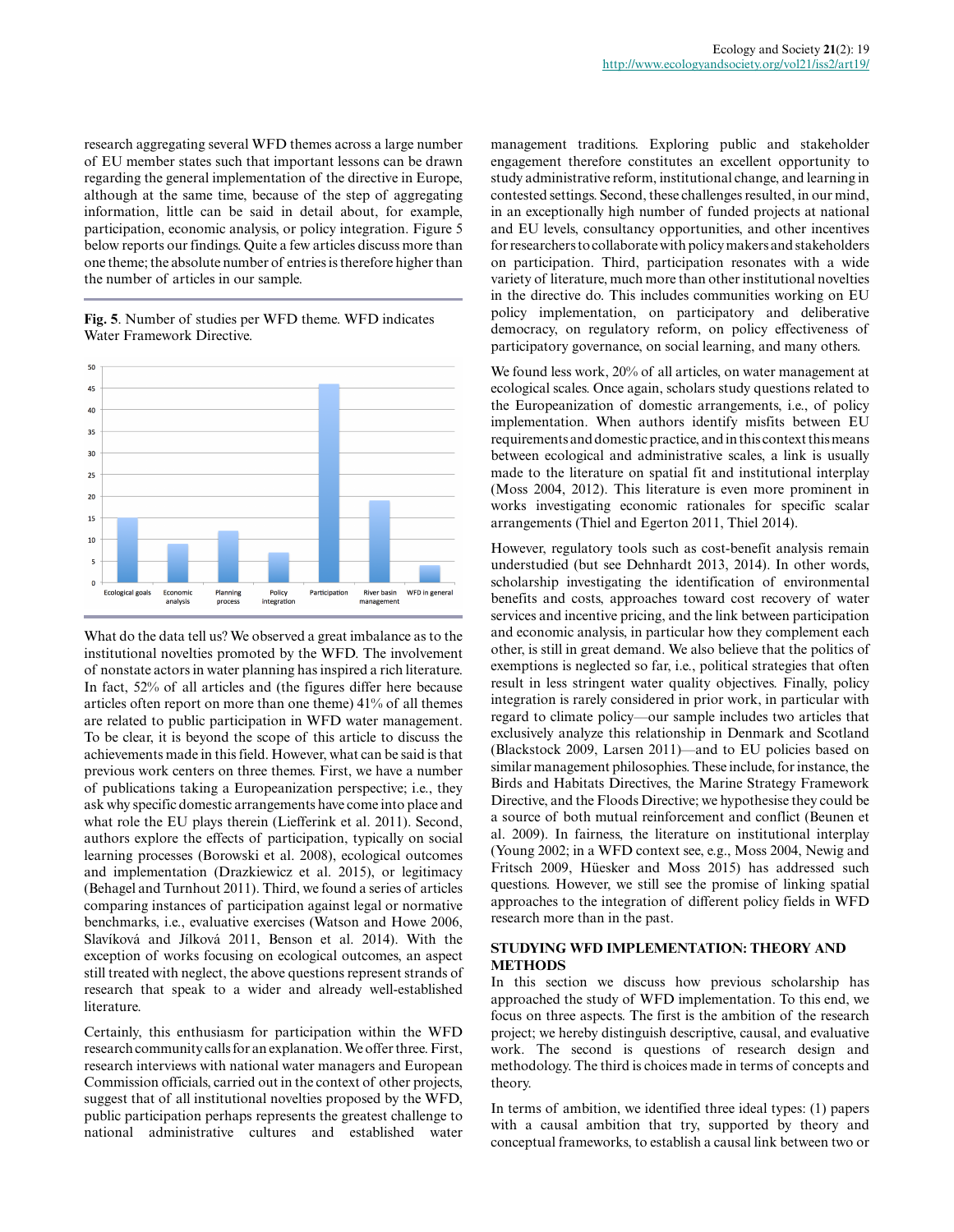

**Fig. 6**. Research ambition across Web of Science subject categories.

more independent and dependent variables; (2) evaluative papers that compare patterns of WFD implementation against legal requirements or normative frameworks; and (3) descriptive papers that portray and detail a phenomenon without embedding it in an explanatory or normative framework. We complemented those ideal types with two additional categories: causal papers without theory, i.e., based on ad hoc explanations; and evaluative papers without normative framework, i.e., providing ad hoc evaluations.

We observed a large number of descriptive work in our sample. About 55% of all articles, 49 out of 89, describe the implementation of the directive, or of a specific WFD theme, in Europe. However, those authors do not use their empirical material to build, explore, or test theories or to appraise their subject of analysis using a normative framework. Furthermore, 13 articles in our sample are descriptive in nature, but come with ad hoc causal explanations. Likewise, 3 papers present ad hoc evaluations. Only 18 articles display a distinct causal ambition, relying on theory and hypotheses, and 6 papers offer a normative critique based on a previously defined framework against which authors compare their observations. In other words, only 24% of all articles go beyond descriptive or ad hoc ambitions.

According to our data, journal articles display a descriptive research interest more often if they appear in physical science, engineering, or interdisciplinary journals. Figure 6 below summarizes the type of ambition across the Web of Science journal subject categories in which the journals in our sample are listed.

Our sample of 89 articles includes quite a few articles published in physical science journals or outlets with a technical orientation, i.e., in journals belonging to Web of Science subject categories such as chemical engineering, civil engineering, environmental sciences, limnology, or metereology. Figure 6 suggests that those journals have a particularly strong preference for descriptive submissions. The picture is mixed with regard to interdisciplinary journals. We have many descriptive pieces in periodicals specializing in water resources, whereas the environmental Studies category is more balanced. Finally, journals in classic social science subdisciplines such as economics, political science, or public administration as well as in geography and urban studies tend to publish more research with causal or evaluative ambitions. Our analyses also suggest that practitioners are more likely to publish descriptive work, and they prefer to do so in physical science, engineering, or interdisciplinary journals.

All studies with an evaluative ambition have one thing in common: They focus on public participation, including research on Ireland (Irvine and O'Brien 2009), the Czech Republic (Slavíková and Jílková 2011), Spain (Parés 2011), and the United Kingdom (Blackstock et al. 2012, Fritsch and Benson 2013, Benson et al. 2014). None of those countries had well-established participatory mechanisms in place prior to the adoption of the directive. It is therefore not surprising to see authors evaluating the progress made after the WFD was transposed into national law.

We observed more heterogeneity when we looked at causal projects in our sample. Articles cover areas as diverse as public participation, river basin management, and economic analysis,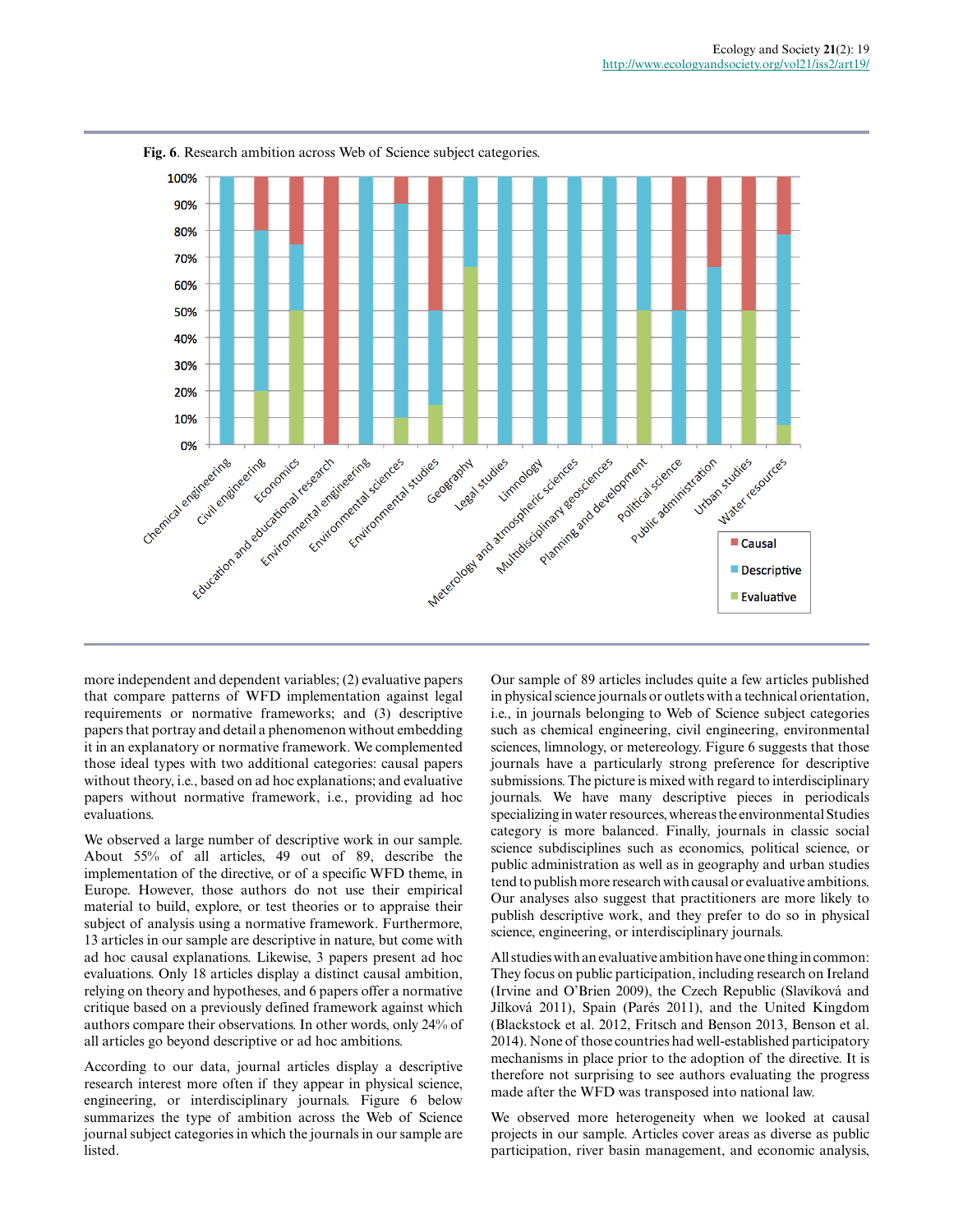but also the directive as a whole. The majority of articles use WFD implementation as the dependent variable; i.e., they try to shed light on the political, economic, or societal causes of specific implementation patterns. To this end, authors either refer to the Europeanization literature (Liefferink et al. 2011, Moss 2004) or use public policy approaches, including institutional theories (Thiel and Egerton 2011, Nielsen et al. 2013, Thiel 2014), policy change models (Bourblanc et al. 2013), and the advocacy coalition framework (Dehnhardt 2014). Another set of work uses WFD implementation as the independent variable. Such studies explore, for instance, the effects of participatory exercises whereby social learning (Borowski et al. 2008, Lundmark and Jonsson 2014) or policy implementation and environmental outcomes (Koontz and Newig 2014*a*; Drazkiewicz et al. 2015) constitute the dependent variables.

The Europeanization literature has developed a number of fruitful approaches to explain EU policy implementation. We distinguished earlier the goodness-of-fit, actor-based, and worlds-of-compliance approaches, plus theories combining the goodness-of-fit approach with additional variables. The WFD community has, to date, made only limited use of this literature. In fairness, this may be because authors never meant to explain implementation patterns in the first place; instead, they may have selected the directive as an independent variable. However, only two papers in our sample analyze the implementation of the WFD as dependent variable and utilize the Europeanization literature systematically (Liefferink et al. 2011, Moss 2004); both papers employ a variant of the goodness-of-fit approach with additional variables. Although Albrecht (2013) mentions the term "Europeanization" in the title of her paper, no further reference to this literature is made in the remainder of the article. There is certainly potential to employ a wider array of approaches in a WFD context, ideally in a comparative setting with competing theories.

The overall dominance of descriptive projects in this literature is, in our estimation, problematic. To be clear, we recognize that explanation and evaluation are not necessarily key priorities for many authors studying the WFD. We also appreciate the fact that many interdisciplinary scholars seek impact outside rather than inside the academy. Finally, we agree that "mere description" (Gerring 2012) has its merits. To illustrate, descriptive research may constitute a springboard for subsequent evaluative or causal projects, including meta-analyses and comparative studies. Unfortunately, however, empirical documentation of such uses in a WFD context is minimal. So far we are left with a pile of articles that describe in more or less detail important features of WFD implementation in Europe. However, we as readers are somewhat left in the dark as to what the purpose, mission, or function of those articles is. After all, their observations cannot easily be translated across cases or disciplines; these articles often contain rich materials shy of a research question. To enhance the echo of such research beyond the community of WFD scholars, we think authors are well advised to carry the empirical torch slightly farther than to the nearest descriptive pit stop.

This is where theory kicks in. Essentially, WFD implementation research is theory-free territory. Almost 50 articles out of 89 do not mention theory at all. Others mention concepts and theories in between the empirical material, but those references do not really enhance our understanding of the overall argument; name dropping seems to outplay systematic utilization. There are a small number of theory-guided studies in our sample where conceptual considerations inform hypothesis building or normative frameworks. However, by and large, theory falls by the wayside. This is a direct corollary of the descriptive or ad hoc direction taken by many studies. If somebody prioritizes description or is content with ad hoc conclusions, there is little necessity for abstract reasoning. We find this lack of theory stunning. Theories are extremely useful vehicles to translate ideas across cases and disciplines, and we are convinced that the WFD community would benefit from a more systematic recourse to concepts, hypotheses, systematic classifications, and theory.

In terms of methodology, the WFD implementation literature is still in its infancy. We initially planned to map methodological choices made in this literature against classic approaches in social science. However, we failed to do so: More than 30%, 27 out of 89 articles in our sample, provide virtually no information on research design, methods, and data. We can sometimes infer from the list of references that policy documents have informed the analysis; we may make the educated guess that some conclusions must be based on interview data or direct observation. However, the sheer absence of any methodological statement in almost one third of all publications casts a shadow over the entire subfield. Transparency and openness with regard to data sources and analysis are prerequisites for critical debate and enable the confirmation and refutation of claims. It is a professional standard that should not be given up lightly, and we do not see the merits of downplaying methodological precision. According to our data, authors operating in physical science or engineering schools are more likely to take a relaxed approach to methodology when they report on WFD implementation; likewise, such articles tend to be published in natural science or engineering journals.

Another set of 18 articles report on data and research design. However, this information does not form a coherent methodological section, but is presented as part of the introduction, in the empirical sections, or simply in a footnote. The average word count is 138; in 9 papers it is 75 words or fewer, which is, upon sober reflection, definitely insufficient to inform adequately about the methodological choices made. Finally, 44 out of 89 articles, fewer than half of the sample, provide a separate section dedicated to data and methods, with an average length of 579 words. Those studies usually rely on qualitative methods, particularly interview data, policy documents, participatory observation, and media analyses. Because of the overall lack of theory, there is little dialogue between theory and methods. In other words, methodological choices are rarely motivated by theory. Consequently, justifications for specific research designs and data analysis methods are very practical in nature.

With regard to research design, our sample looks very uniform. First, our knowledge about WFD implementation in Europe primarily relies on single case studies or small-n comparisons within one country. Our sample includes 74 single country studies, 2 comparisons between EU countries and jurisdictions overseas, as well as 11 comparative studies within Europe (between 2 and 11 countries each). There is a striking lack of large-n quantitative research: We only identified 2 studies (Kanakoudis and Tsitsifli 2010, Kanakoudis et al. 2015). Second, those 11 small-n studies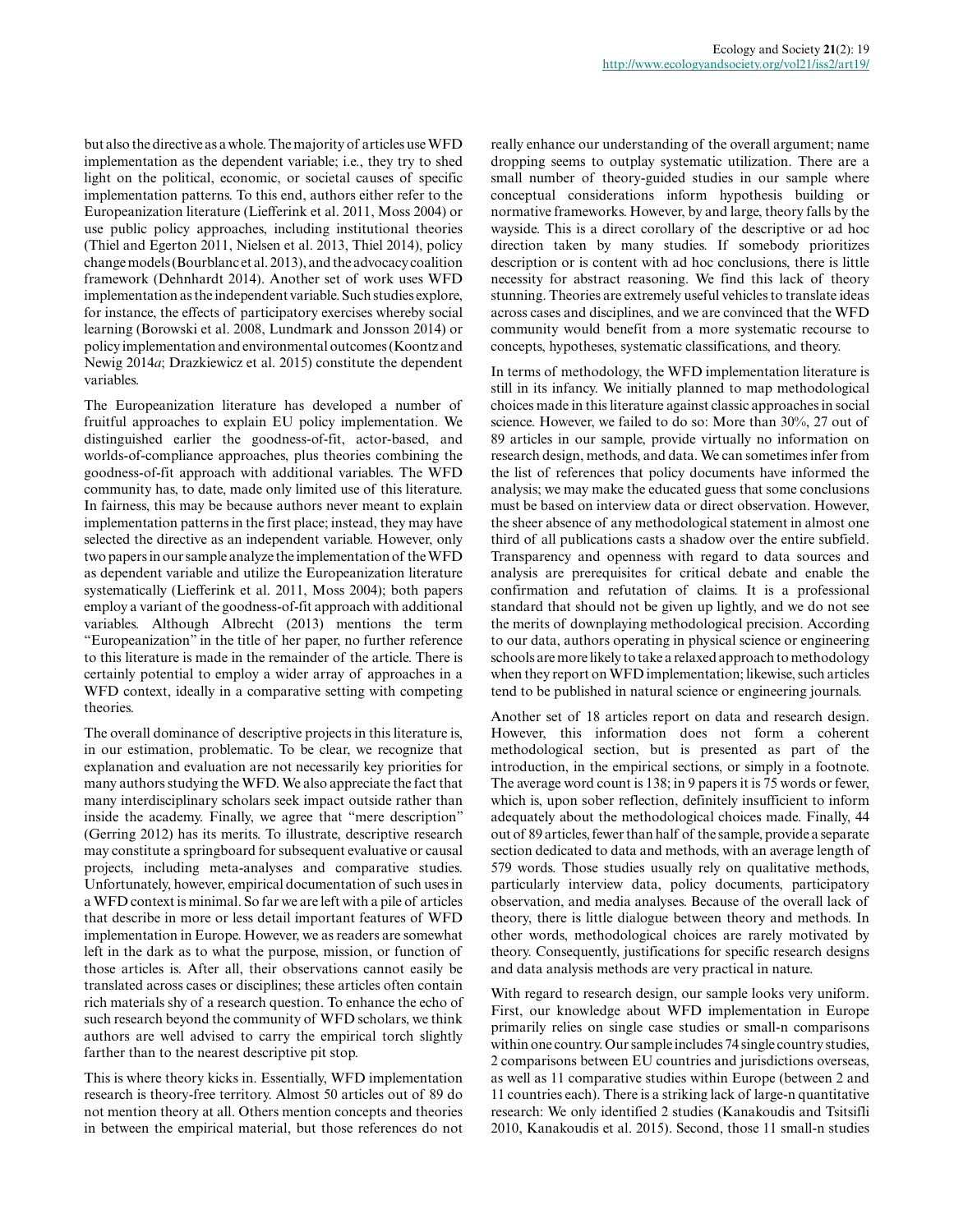are not always comparative in methodological terms. This is because they frequently fail to sort cases into comparable sets, and cases are rarely chosen because of their properties. In other words, there are few attempts to use only most-similar, mostdifferent, or related strategies so as to maximize the benefits of a comparative research design. In this sense, many multicountry studies resemble case collections rather than theoretically and methodologically justified case comparisons. Not surprisingly then, 6 of those 11 studies are descriptive; 4 others have a causal ambition, and the remaining study offers an ad hoc explanation.

We argued before that the WFD community has submitted their research to a diverse range of journals, from economics and political science outlets to interdisciplinary journals and physical science periodicals. We now explore whether publication choices are linked to research ambition and methodological transparency. The underlying intuition is that articles characterized by less ambitious research programs or weaker methodology parts are likely to be published in lower-ranked journals.

We first used the Web of Science to establish the relative position of a journal in its respective subject category ranking, based on the two-year impact factor at the time of publication of each article in our sample. To this end, we classified those journals as belonging to one of the following seven categories: top 5%, top 10%, top 25%, top 50%, top 75%, or top 100% of its respective Web of Science journal subject category; journals not listed at all form the last category. This way we are able to compare journals across Web of Science subject categories, although those categories differ as to their average impact factor and the number of journals listed. In other words, we argue that a journal on position 6 in a subject category with 138 journals enjoys, within its disciplinary community, a greater reputation than a journal on position 4 in a subject category of 59 journals. If a journal was listed in several categories, we used the best measure of this journal. The approach also enabled us to control for publication years; i.e., we considered the possibility that journals move up and down in the rankings over time.

We are aware that this approach has limits. On the one hand, we used the publication year of an article although the time of submission would be a more precise measure; this information, however, was not available to us. On the other hand, the position of a journal in a subject category ranking reflects its impact factor, a metric that has attracted widespread criticisms (Giles and Garand 2007, Plümper 2007, Garand et al. 2009, Eyre-Walker and Stoletzki 2013). The impact factor is statistically vulnerable because of the small sample size in many subject categories. Citation patterns often reflect journal availability rather than journal quality; authors cannot use a specific article if their institution provides no access. The impact factor is influenced by self-citations. Finally, the impact factor counts citations, but does not consider whether authors cite papers in a supporting or in a critical fashion. This implies that the impact factor says less about quality and more about reputation. However, we still believe that the relative position of a journal in the rankings provides the most useful metric in the context of this article.

Our findings are straightforward: Although there is no linear trend, our analysis suggests that theory-based causal and evaluative projects are more likely to be published in higherranked journals. Descriptive papers and those relying on ad hoc analyses, in contrast, tend to be published in outlets at the bottom of their subject category ranking or in outlets not listed in the Web of Science at all (Fig. 7). Figure 8 displays the relationship between methodological transparency and position in the rankings.

**Fig. 7**. Research ambition across journal ranking positions.



**Fig. 8**. Methodological transparency across journal ranking positions.



Our findings suggest that, although there is one outlier category at 75%, higher-ranked journals tend to prefer submissions with a separate and, as we have shown earlier, longer methods section. Lower-ranked journals or outlets not listed at all are more likely to publish papers where information on data, cases and research design forms a shorter part of the introduction or empirical section, or papers with no methodological information at all.

### **CONCLUSION**

We set out to systematically review studies dedicated to the implementation of the WFD in Europe. Based on a meta-analysis of 89 journal articles, we explored more than 35 dimensions in each study to report on authors and journals, countries, policy levels, and WFD themes, as well as on theory, methods, and research design.

Returning to our thought experiment described earlier, Table 3 below displays research priorities with regards to countries and WFD requirements, thereby ignoring the temporal dimension. The chart stresses that quite a few areas of research are well documented, whereas others appear as blind spots. We discuss them in turn below.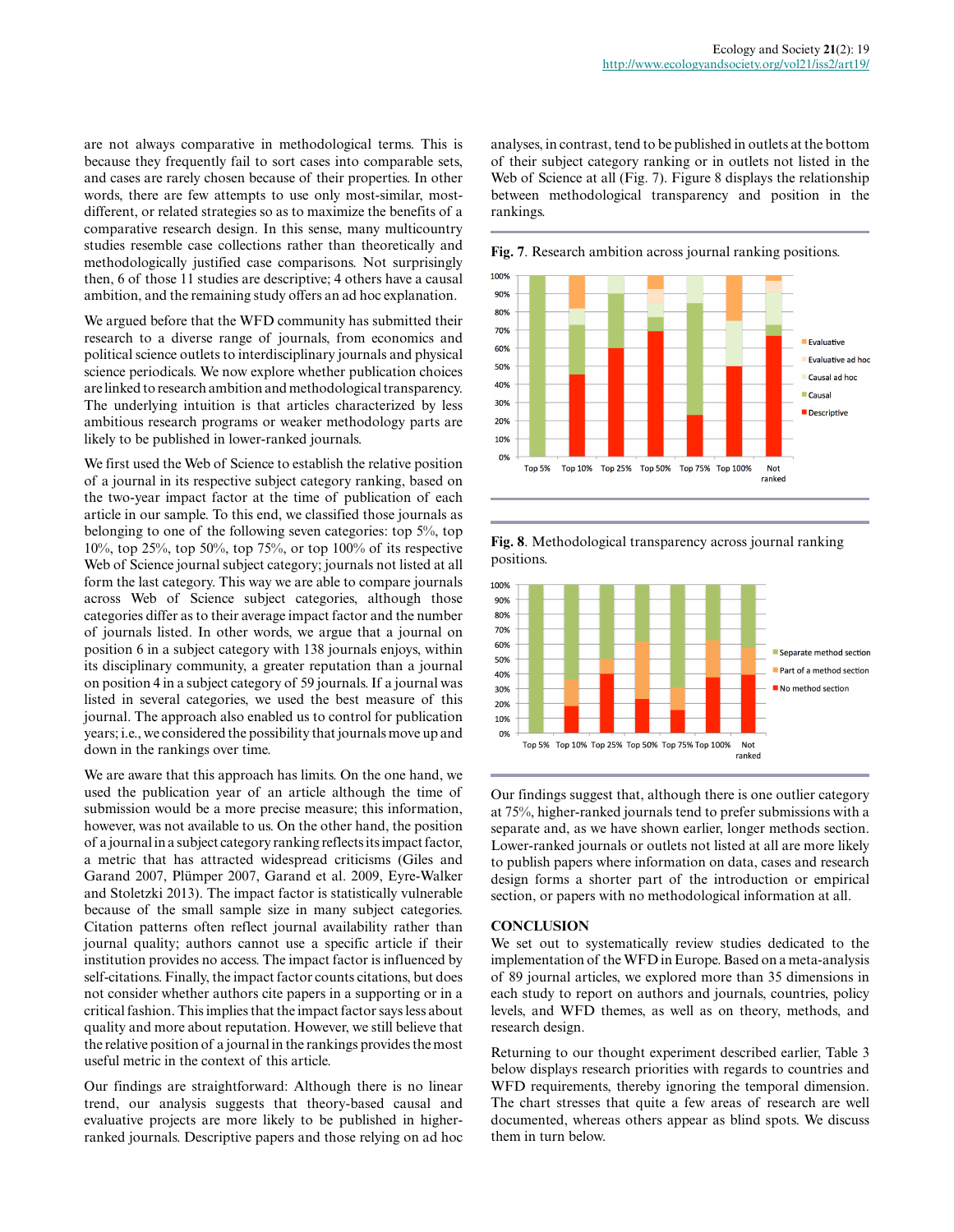| Country                                  | Ecological<br>status | Economic<br>analysis | Planning process | Policy<br>integration | Participation | River basin<br>management | WFD in general |
|------------------------------------------|----------------------|----------------------|------------------|-----------------------|---------------|---------------------------|----------------|
| Belgium                                  |                      |                      |                  |                       |               |                           |                |
| Czech Republic                           |                      |                      |                  |                       |               |                           |                |
| Denmark                                  |                      |                      |                  |                       |               |                           |                |
| Finland                                  |                      |                      |                  |                       |               |                           |                |
| France                                   |                      |                      |                  |                       |               |                           |                |
| Germany                                  |                      |                      |                  |                       |               |                           |                |
| Greece                                   |                      |                      |                  |                       |               |                           |                |
| Ireland                                  |                      |                      |                  |                       |               |                           |                |
| Italy                                    |                      |                      |                  |                       |               |                           |                |
| Latvia                                   |                      |                      |                  |                       |               |                           |                |
| Lithuania                                |                      |                      |                  |                       |               |                           |                |
| Luxembourg                               |                      |                      |                  |                       |               |                           |                |
| Netherlands                              |                      |                      |                  |                       |               |                           |                |
| Poland                                   |                      |                      |                  |                       |               |                           |                |
| Portugal                                 |                      |                      |                  |                       |               |                           |                |
| Romania                                  |                      |                      |                  |                       |               |                           |                |
| Spain                                    |                      |                      |                  |                       |               |                           |                |
| Sweden                                   |                      |                      |                  |                       |               |                           |                |
| United Kingdom                           |                      |                      |                  |                       |               |                           |                |
| EU27                                     |                      |                      |                  |                       |               |                           |                |
| WFD indicates Water Framework Directive. |                      |                      |                  |                       |               |                           |                |

**Table 3**. Number of studies per country and WFD theme.

We found, first, that there is a cluster of very well-researched countries, including the United Kingdom, the Netherlands, and Germany; however, member states that joined the EU in 2004 and 2007 as well as Mediterranean countries such as Italy and Greece are under-represented. These are gaps to be filled. However, we envisage two more promising research programs: On the one hand, we encourage scholars to compare groups of countries. EU policy implementation research talks about 'worlds of compliance' (Falkner et al. 2005), and the WFD would lend itself well to an empirical test of this claim. Furthermore, we believe a more systematic comparison of northern and southern EU member states will help understand the role of water quality and water quantity problems in EU environmental policy implementation. On the other hand, we suggest taking a closer look at candidate states, countries addressed by the European Neighbourhood Policy, and associated countries such as Switzerland and Norway (but see Baaner 2011).

Second, there is a certain imbalance as to the institutional novelties promoted by the WFD. Although the involvement of nonstate actors in water management has inspired a rich literature, there is less in-depth research on river basin planning and management at ecological scales. Most importantly, economic principles, as reflected in tools such as cost-benefit analysis, have not been studied in depth. This includes cost-effectiveness analysis, incentive tarification, adequate levels of cost recovery, and designation of heavily modified water bodies, all of them challenging in terms of knowledge, uncertainty, legitimacy, and social acceptability. The politics of exemptions, which often results in less stringent water quality objectives, also remains understudied. We identified three additional areas for future research. On the one hand, the directive and early guidance documents made no reference to measures supporting adaptation to climate change. However, the topic has become more prominent at the EU level (European Commission 2009*b*), and we suggest more systematic research exploring the link between WFD management activities and climate change adaptation. On the other hand, EU policy documents increasingly make reference to ecosystem services as a key concept to support WFD implementation (European Commission 2012*b*). Future research could take the cue and analyze whether, and if so how, this plays out on the ground. Furthermore, we encourage more empirical research on the interaction between the WFD, the Floods Directive, and the Marine Strategy Framework Directive, and with legislation unrelated to water, for instance the Birds and Habitats Directives. Intuitively, we would expect the potential for mutual reinforcement, for instance, when it comes to promoting a culture of participation in environmental management, but also for conflict and contestation in other areas (but see Newig et al. 2014).

Third, there is a lot of research on the preparation phase of WFD implementation, more specifically on the process of drafting the first set of river basin management plans. However, we know little about continuity and change from the preparation phase to the first cycle, and there is little comparative work over time. Further research priorities may include the achievement of the 2015 water quality goals and the role of governance innovations such as participation therein, and comparisons of the preparation phase, the first management cycle, and the on-going second management cycle. The latter may relate to a number of literatures, including those on policy learning and the role of guidelines, training, and capacity building in policy making (May 1992).

Fourth, there is a conspicuous lack of theory in WFD scholarship. Authors tend to describe implementation patterns and, at times, to apply normative frameworks, but only a minority of studies refer to theory when explaining compliance with the WFD and embed observations in their social, economic, or political contexts. In this paper we outline a number of approaches and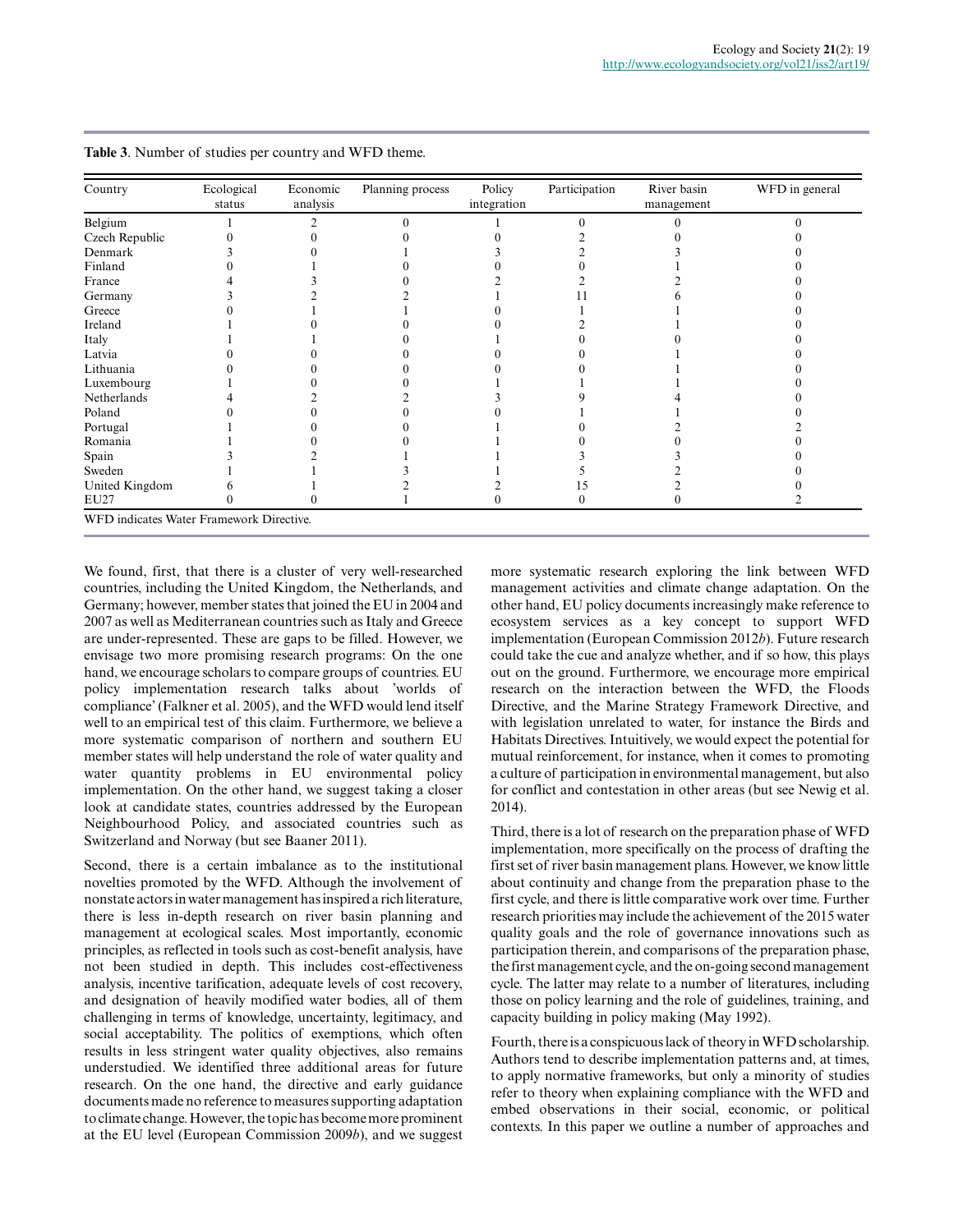refer to others. All of them may be useful to help explain patterns of WFD implementation. We are convinced that theory deserves a more prominent place in future research on the WFD and its implementation in Europe.

Fifth, methods and research design are patently neglected and a serious cause of concern. Authors accord little attention to methodological questions, and papers mostly have a descriptive orientation. Overall, 21 out of 89 articles are descriptive and provide no information on data and methods. Moreover, our current knowledge about the implementation of the WFD in Europe relies mainly on single case studies or small-n comparative studies within one country. Cross-country comparisons are a minority, and there is a striking lack of large-n quantitative research. We believe future research would benefit from a departure from single-country studies.

*Responses to this article can be read online at:* [http://www.ecologyandsociety.org/issues/responses.](http://www.ecologyandsociety.org/issues/responses.php/8411) [php/8411](http://www.ecologyandsociety.org/issues/responses.php/8411)

# **Acknowledgments:**

*We warmly thank Will Hankey for research assistance.*

#### **LITERATURE CITED**

Adshead, J. 2004. River basin management in the Water Framework Directive: an integrated approach to water protection and management. *Water Law* 15:5-11.

Adshead, J. 2006. Public participation, the Aarhus Convention and the Water Framework Directive. *Journal of Water Law* 17:185-192.

Albrecht, J. 2013. The Europeanization of water law by the Water Framework Directive: a second chance for water planning in Germany. *Land Use Policy* 30:381-391. [http://dx.doi.org/10.1016/](http://dx.doi.org/10.1016%2Fj.landusepol.2012.04.009) [j.landusepol.2012.04.009](http://dx.doi.org/10.1016%2Fj.landusepol.2012.04.009)

Allan, R. 2012. Water sustainability and the implementation of the Water Framework Directive—a European perspective. *Ecohydrology & Hydrobiology* 12:171-178. [http://dx.doi.](http://dx.doi.org/10.2478%2Fv10104-012-0007-1) [org/10.2478/v10104-012-0007-1](http://dx.doi.org/10.2478%2Fv10104-012-0007-1)

Andersson, I., M. Petersson, and J. Jarsjö. 2012. Impact of the European Water Framework Directive on local-level water management: case study Oxunda catchment, Sweden. *Land Use Policy* 29:73-82. [http://dx.doi.org/10.1016/j.landusepol.2011.05.006](http://dx.doi.org/10.1016%2Fj.landusepol.2011.05.006) 

Baaner, L. 2011. Programmes of measures under the Water Framework Directive-a comparative case study. *Nordic Environmental Law Journal* 1:31-52.

Behagel, J. H., and B. A. S. Arts. 2014. Democratic governance and political rationalities in the implementation of the Water Framework Directive in the Netherlands. *Public Administration* 92:291-306. [http://dx.doi.org/10.1111/padm.12059](http://dx.doi.org/10.1111%2Fpadm.12059)

Behagel, J., and E. Turnhout. 2011. Democratic legitimacy in the implementation of the Water Framework Directive in the Netherlands: towards participatory and deliberative norms? *Journal of Environmental Policy & Planning* 13:297-316. [http://dx.](http://dx.doi.org/10.1080%2F1523908X.2011.607002) [doi.org/10.1080/1523908X.2011.607002](http://dx.doi.org/10.1080%2F1523908X.2011.607002)

Benson, D., O. Fritsch, H. Cook, and M. Schmid. 2014. Evaluating participation in WFD river basin management in England and Wales: processes, communities, outputs and outcomes. *Land Use Policy* 38:213-222. [http://dx.doi.org/10.1016/](http://dx.doi.org/10.1016%2Fj.landusepol.2013.11.004) [j.landusepol.2013.11.004](http://dx.doi.org/10.1016%2Fj.landusepol.2013.11.004)

Beunen, R., W. G. M. van der Knaap, and G. R. Biesbroek. 2009. Implementation and integration of EU environmental directives: experiences from the Netherlands. *Environmental Policy and Governance* 19:57-69. [http://dx.doi.org/10.1002/eet.495](http://dx.doi.org/10.1002%2Feet.495) 

Bithas, K., A. Kollimenakis, G. Maroulis, and Z. Stylianidou. 2014. The Water Framework Directive in Greece. Estimating the environmental and resource cost in the water districts of Western and Central Macedonia: methods, results and proposals for water pricing. *Procedia Economics and Finance* 8:73-82. [http://dx.doi.](http://dx.doi.org/10.1016%2FS2212-5671%2814%2900065-3) [org/10.1016/S2212-5671\(14\)00065-3](http://dx.doi.org/10.1016%2FS2212-5671%2814%2900065-3)

Blackstock, K. L. 2009. Between a rock and a hard place: incompatible objectives at the heart of river basin planning? *Water Science & Technology* 59:425-431. [http://dx.doi.](http://dx.doi.org/10.2166%2Fwst.2009.879) [org/10.2166/wst.2009.879](http://dx.doi.org/10.2166%2Fwst.2009.879)

Blackstock, K. L., J. Dunglinson, R. Dilley, K. Matthews, M. Futter, and K. Marshall. 2009. Climate proofing Scottish river basin planning—a future challenge. *Environmental Policy and Governance* 19:374-387. [http://dx.doi.org/10.1002/eet.522](http://dx.doi.org/10.1002%2Feet.522) 

Blackstock, K. L., K. A. Waylen, J. Dunglinson, and K. M. Marshall. 2012. Linking process to outcomesinternal and external criteria for a stakeholder involvement in river basin management planning. *Ecological Economics* 77:113-122.

Blackstock, K. L., K. A. Waylen, K. M. Marshall, and J. Dunglinson. 2014. Hybridity of representation: insights from river basin management planning in Scotland. *Environment and Planning C: Government and Policy* 32:549-566. [http://dx.doi.](http://dx.doi.org/10.1068%2Fc11261) [org/10.1068/c11261](http://dx.doi.org/10.1068%2Fc11261) 

Borowski, I., J.-P. Le Bourhis, C. Pahl-Wostl, and B. Barraqué. 2008. Spatial misfit in participatory river basin management: effects on social learning, a comparative analysis of German and French case studies. *Ecology and Society* 13(1):7. [online] URL: <http://www.ecologyandsociety.org/vol13/iss1/art7>

Börzel, T. A. 1999. Towards convergence in Europe? Institutional adaptation to Europeanization in Germany and Spain *Journal of Common Market Studies* 37:573-596.

Bourblanc, M., A. Crabbé, D. Liefferink, and M. Wiering. 2013. The marathon of the hare and the tortoise: implementing the EU Water Framework Directive. *Journal of Environmental Planning and Management* 56:1449-1467. [http://dx.doi.org/10.1080/09640](http://dx.doi.org/10.1080%2F09640568.2012.726197) [568.2012.726197](http://dx.doi.org/10.1080%2F09640568.2012.726197)

Carter, J., and J. Howe. 2006. Stakeholder participation and the Water Framework Directive: the case of the Ribble Pilot. *Local Environment* 11:217-231. [http://dx.doi.org/10.1080/13549830600558564](http://dx.doi.org/10.1080%2F13549830600558564)

Carter, J. G. 2007. Spatial planning, water and the Water Framework Directive: insights from theory and practice. *Geographical Journal* 173:330-342. [http://dx.doi.org/10.1111/](http://dx.doi.org/10.1111%2Fj.1475-4959.2007.00257.x) [j.1475-4959.2007.00257.x](http://dx.doi.org/10.1111%2Fj.1475-4959.2007.00257.x)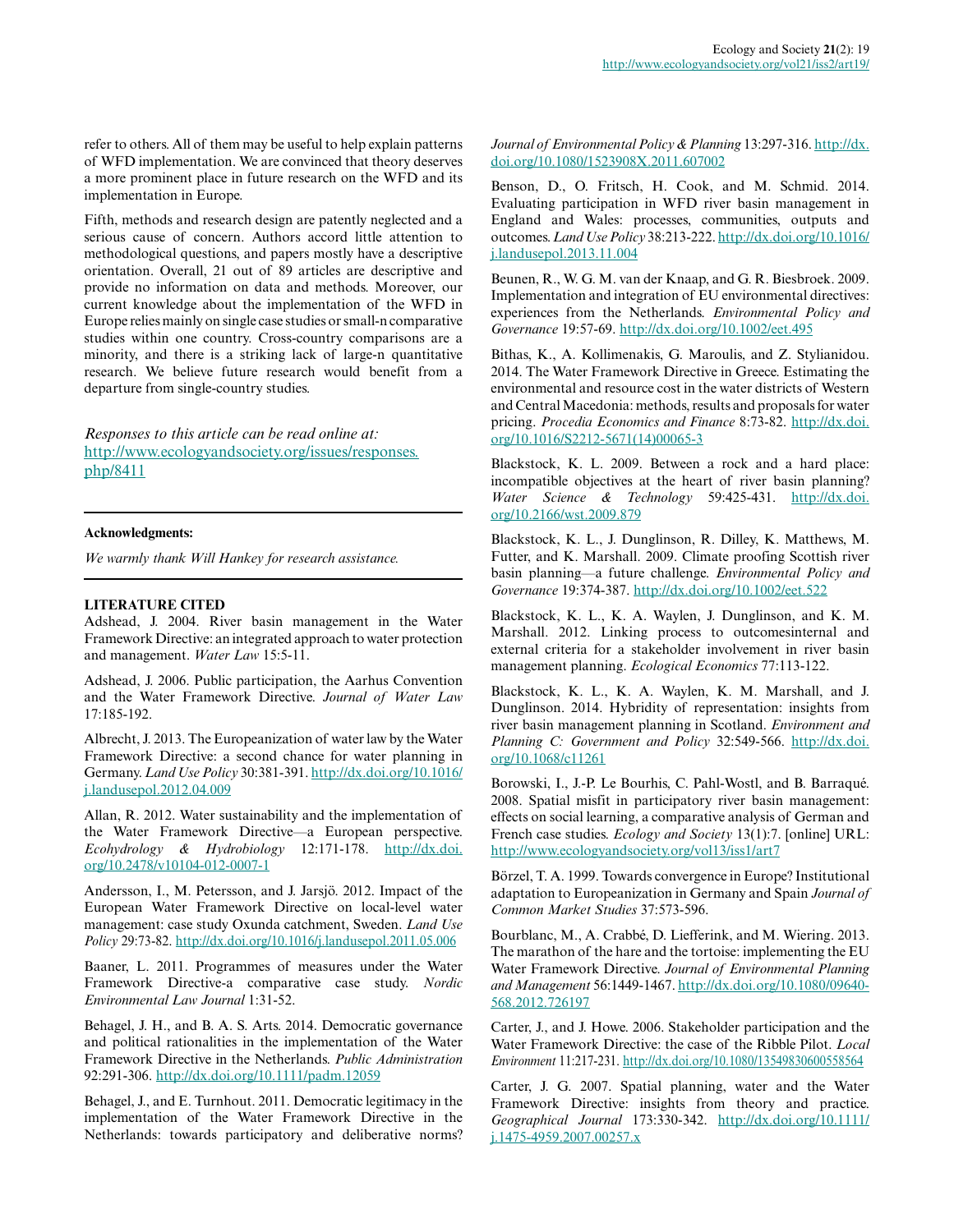Checkel, J. T. 2001. Why comply? Social learning and European identity change. *International Organization* 55:553-588. [http://dx.](http://dx.doi.org/10.1162%2F00208180152507551) [doi.org/10.1162/00208180152507551](http://dx.doi.org/10.1162%2F00208180152507551) 

Crabtree, B., S. Kelly, H. Green, G. Squibbs, and G. Mitchell. 2009. Water Framework Directive catchment planning: a case study apportioning loads and assessing environmental benefits of programme of measures. *Water Science & Technology* 59:407-416. [http://dx.doi.org/10.2166/wst.2009.875](http://dx.doi.org/10.2166%2Fwst.2009.875) 

De Stefano, L., P. Martínez-Santos, F. Villarroya, D. Chico, and L. Martínez-Cortina. 2013. Easier said than done? The establishment of baseline groundwater conditions for the implementation of the Water Framework Directive in Spain. *Water Resources Management* 27:2691-2707. [http://dx.doi.](http://dx.doi.org/10.1007%2Fs11269-013-0311-6) [org/10.1007/s11269-013-0311-6](http://dx.doi.org/10.1007%2Fs11269-013-0311-6)

de Toffol, S., S. Achleitner, C. Engelhard, and W. Rauch. 2005. Challenges in the implementation of the Water Framework Directive: case study of the Alpine river Drau, Austria. *Water Science & Technology* 52:243-250.

Dehnhardt, A. 2013. Decision-makers' attitudes towards economic valuation - a case study of German water management authorities. *Journal of Environmental Economics and Policy* 2:201-221. [http://dx.doi.org/10.1080/21606544.2013.766483](http://dx.doi.org/10.1080%2F21606544.2013.766483) 

Dehnhardt, A. 2014. The influence of interests and beliefs on the use of environmental cost-benefit analysis in water policy: the case of German policy-makers. *Environmental Policy and Governance* 24:391-404. [http://dx.doi.org/10.1002/eet.1656](http://dx.doi.org/10.1002%2Feet.1656)

DeLeon, P. 1999. The missing link revisited: contemporary implementation research. *Policy Studies Review* 16:311-339. [http://dx.doi.org/10.1111/j.1541-1338.1999.tb00887.x](http://dx.doi.org/10.1111%2Fj.1541-1338.1999.tb00887.x)

Demetropoulou, L., N. Nikolaidis, V. Papadoulakis, K. Tsakiris, T. Koussouris, N. Kalogerakis, K. Koukaras, A. Chatzinikolaou, and K. Theodoropoulos. 2010. Water Framework Directive implementation in Greece: introducing participation in water governance—the case of the Evrotas River Basin Management Plan. *Environmental Policy and Governance* 20:336-349. [http://dx.](http://dx.doi.org/10.1002%2Feet.553) [doi.org/10.1002/eet.553](http://dx.doi.org/10.1002%2Feet.553) 

Dieperink, C., G. T. Raadgever, P. P. J. Driessen, A. A. H. Smit, and H. F. M. W. Van Rijswick. 2012. Ecological ambitions and complications in the regional implementation of the Water Framework Directive in the Netherlands. *Water Policy* 14:160-173. [http://dx.doi.org/10.2166/wp.2011.223](http://dx.doi.org/10.2166%2Fwp.2011.223) 

Drazkiewicz, A., E. Challies, and J. Newig. 2015. Public participation and local environmental planning: testing factors influencing decision quality and implementation in four case studies from Germany. *Land Use Policy* 46:211-222. [http://dx.doi.](http://dx.doi.org/10.1016%2Fj.landusepol.2015.02.010) [org/10.1016/j.landusepol.2015.02.010](http://dx.doi.org/10.1016%2Fj.landusepol.2015.02.010) 

Earle, R., and S. Blacklocke. 2008. Master plan for Water Framework Directive activities in Ireland leading to river basin management plans. *Desalination* 226:134-142. [http://dx.doi.](http://dx.doi.org/10.1016%2Fj.desal.2007.02.103) [org/10.1016/j.desal.2007.02.103](http://dx.doi.org/10.1016%2Fj.desal.2007.02.103)

Estrela, T. 2011. The EU WFD and the river basin management plans in Spain. *Water Management* 164:397-404. [http://dx.doi.](http://dx.doi.org/10.1680%2Fwama.1000005) [org/10.1680/wama.1000005](http://dx.doi.org/10.1680%2Fwama.1000005) 

European Commission. 2003. *Common implementation strategy for the Water Framework Directive (2000/60/EC)*. Guidance Document No. 8. Public Participation in Relation to the Water Framework Directive. Office for Official Publications of the European Communities, Luxembourg.

European Commission. 2007. *Towards sustainable water management in the European Union—first stage in the implementation of the Water Framework Directive 2000/60/EC*. Communication from the Commission. COM(2007) 128 final. European Commission, Brussels, Belgium.

European Commission. 2009*b*. *Common implementation strategy for the Water Framework Directive (2000/60/EC)*. Guidance Document No. 24. River Basin Management in a Changing Climate. Office for Official Publications of the European Communities, Luxembourg.

European Commission. 2009*a*. *Report from the Commission to the European Parliament and the Council in accordance with Article 18.3 of the Water Framework Directive 2000/60/EC on Programmes for Monitoring of Water Status*. COM(2009) 156 final. European Commission, Brussels, Belgium.

European Commission. 2012*b*. *A blueprint to safeguard Europe's water resources*. COM(2012) 673 final. European Commission, Brussels, Belgium.

European Commission. 2012*a*. *Report from the Commission to the European Parliament and the Council on the implementation of the Water Framework Directive (2000/60/EC) river basin management plans*. COM(2012) 670 final. European Commission, Brussels, Belgium.

European Commission. 2015. *Communication from the Commission to the European Parliament and the Council. The Water Framework Directive and the Floods Directive: actions towards the 'good status' of EU water and to reduce flood risks*. COM(2015) 120 final. European Commission, Brussels, Belgium.

Exadaktylos, T., and C. M. Radaelli. 2009. Research design in European studies: the case of Europeanization. *Journal of Common Market Studies* 47:507-530. [http://dx.doi.org/10.1111/](http://dx.doi.org/10.1111%2Fj.1468-5965.2009.00820.x) [j.1468-5965.2009.00820.x](http://dx.doi.org/10.1111%2Fj.1468-5965.2009.00820.x)

Eyre-Walker, A., and N. Stoletzki. 2013. The assessment of science: the relative merits of post-publication review, the impact factor, and the number of citations. *PLoS Biology* 11: [http://dx.](http://dx.doi.org/10.1371%2Fjournal.pbio.1001675) [doi.org/10.1371/journal.pbio.1001675](http://dx.doi.org/10.1371%2Fjournal.pbio.1001675)

Falkner, G., and O. Treib. 2008. Three worlds of compliance or four? The EU-15 compared to new member states. *Journal of Common Market Studies* 46:293-313. [http://dx.doi.org/10.1111/](http://dx.doi.org/10.1111%2Fj.1468-5965.2007.00777.x) [j.1468-5965.2007.00777.x](http://dx.doi.org/10.1111%2Fj.1468-5965.2007.00777.x)

Falkner, G., O. Treib, M. Hartlapp, and S. Leiber. 2005. *Complying with Europe: EU harmonisation and soft law in the member states*. Cambridge University Press, Cambridge, UK. [http://dx.doi.](http://dx.doi.org/10.1017%2Fcbo9780511491931) [org/10.1017/cbo9780511491931](http://dx.doi.org/10.1017%2Fcbo9780511491931) 

Feuillette, S., H. Levrel, B. Boeuf, S. Blanquart, O. Gorin, G. Monaco, B. Penisson, and S. Robichon. 2016. The use of costbenefit analysis in environmental policies: some issues raised by the Water Framework Directive implementation in France. *Environmental Science & Policy* 57:79-85. [http://dx.doi.](http://dx.doi.org/10.1016%2Fj.envsci.2015.12.002) [org/10.1016/j.envsci.2015.12.002](http://dx.doi.org/10.1016%2Fj.envsci.2015.12.002)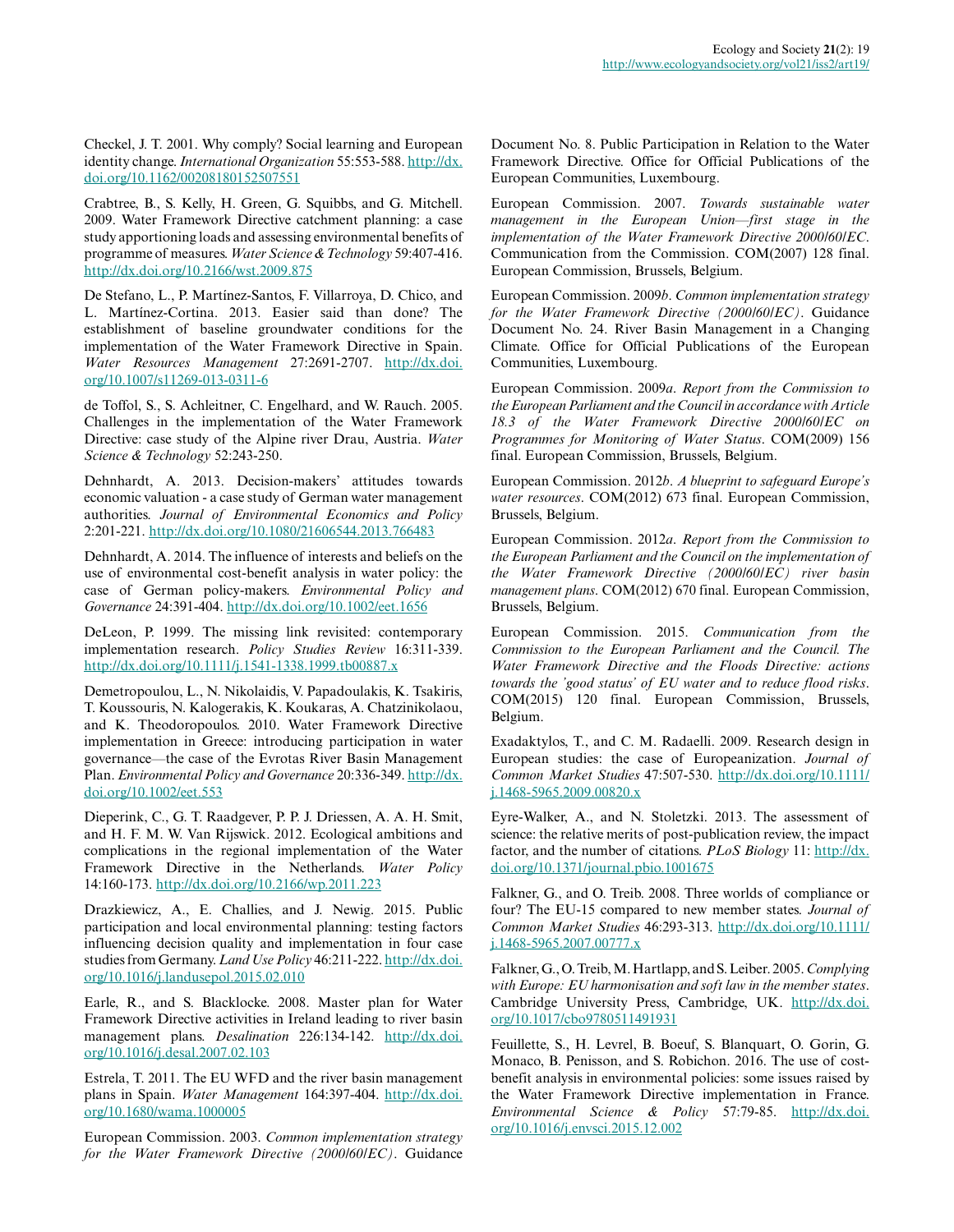Flynn, B., and L. Kröger. 2003. Can policy learning really improve implementation? Evidence from Irish responses to the Water Framework Directive. *European Environment* 13:150-163. [http://](http://dx.doi.org/10.1002%2Feet.320) [dx.doi.org/10.1002/eet.320](http://dx.doi.org/10.1002%2Feet.320) 

Franzén, F., M. Hammer, and B. Balfors. 2015. Institutional development for stakeholder participation in local water management—an analysis of two Swedish catchments. *Land Use Policy* 43:217-227. [http://dx.doi.org/10.1016/j.landusepol.2014.11.013](http://dx.doi.org/10.1016%2Fj.landusepol.2014.11.013) 

Fritsch, O., and D. Benson. 2013. Integrating the principles of integrated water resources management? River basin planning in England and Wales. *International Journal of Water Governance* 1:265-284. [http://dx.doi.org/10.7564/13-IJWG7](http://dx.doi.org/10.7564%2F13-IJWG7) 

Garand, J. C., M. W. Giles, A. Blais, and I. Mclean. 2009. Political science journals in comparative perspective: evaluating scholarly journals in the United States, Canada, and the United Kingdom. *PS: Political Science & Politics* 42:695-717. [http://dx.doi.](http://dx.doi.org/10.1017%2Fs1049096509990205) [org/10.1017/s1049096509990205](http://dx.doi.org/10.1017%2Fs1049096509990205) 

Gerring, J. 2012. Mere description. *British Journal of Political Science* 42:721-746. [http://dx.doi.org/10.1017/S0007123412000130](http://dx.doi.org/10.1017%2FS0007123412000130) 

Giles, M. W., and J. C. Garand. 2007. Ranking political science journals: reputational and citational approaches. *PS: Political Science & Politics* 40:741-751. [http://dx.doi.org/10.1017/](http://dx.doi.org/10.1017%2Fs1049096507071181) [s1049096507071181](http://dx.doi.org/10.1017%2Fs1049096507071181)

Gómez-Limón, J. A., and J. Martin-Ortega. 2013. The economic analysis in the implementation of the Water-Framework Directive in Spain. *International Journal of River Basin Management* 11:301-310. [http://dx.doi.org/10.1080/15715124.2013.823977](http://dx.doi.org/10.1080%2F15715124.2013.823977)

Gooch, G. D., and S. Baggett. 2013. IWRM in the Swedish context: a voluntary move to IWRM principles or a legal necessity to comply with the European Union Water Framework Directive? *International Journal of Water Governance* 1:361-378. [http://dx.](http://dx.doi.org/10.7564%2F13-IJWG10) [doi.org/10.7564/13-IJWG10](http://dx.doi.org/10.7564%2F13-IJWG10)

Grant, W., D. Matthews, and P. Newell. 2000. *The effectiveness of European Union environmental policy*. Macmillan, Houndmills, Basingstoke, UK. [http://dx.doi.org/10.1057/9780333981405](http://dx.doi.org/10.1057%2F9780333981405)

Grimeaud, D. 2001. Reforming EU water law: towards sustainability? *European Environmental Law Review* 10:41-51.

Grimeaud, D. 2004. The EC Water Framework Directive—an instrument for integrated water policy. *Review of European Community & International Environmental Law* 13:27-39. [http://](http://dx.doi.org/10.1111%2Fj.1467-9388.2004.00381.x) [dx.doi.org/10.1111/j.1467-9388.2004.00381.x](http://dx.doi.org/10.1111%2Fj.1467-9388.2004.00381.x)

Hammer, M., B. Balfors, U. Mörtberg, M. Petersson, and A. Quin. 2011. Governance of water resources in the phase of change: a case study of the implementation of the EU Water Framework Directive in Sweden. *Ambio* 40:210-220. [http://dx.doi.](http://dx.doi.org/10.1007%2Fs13280-010-0132-2) [org/10.1007/s13280-010-0132-2](http://dx.doi.org/10.1007%2Fs13280-010-0132-2)

Hanley, N., and A. R. Black. 2006. Cost-benefit analysis and the Water Framework Directive in Scotland. *Integrated Environmental Assessment and Management* 2:156-165.

Hartlapp, M. 2009. Implementation of EU social policy directives in Belgium: what matters in domestic politics? *Journal of European Integration* 31:467-488. [http://dx.doi.org/10.1080/070](http://dx.doi.org/10.1080%2F07036330902920051) [36330902920051](http://dx.doi.org/10.1080%2F07036330902920051)

Haverland, M. 2000. National adaptation to European integration: the importance of institutional veto points. *Journal of Public Policy* 20:83-103. [http://dx.doi.org/10.1017/S0143814X00000763](http://dx.doi.org/10.1017%2FS0143814X00000763)

Haverland, M., and M. Romeijn. 2007. Do member states make European policies work? Analysing the EU transposition deficits. *Public Administration* 85:57-778. [http://dx.doi.org/10.1111/](http://dx.doi.org/10.1111%2Fj.1467-9299.2007.00670.x) [j.1467-9299.2007.00670.x](http://dx.doi.org/10.1111%2Fj.1467-9299.2007.00670.x)

Hedelin, B., and M. Lindh. 2008. Implementing the EU Water Framework Directive—prospects for sustainable water planning in Sweden. *European Environment* 18:327-344. [http://dx.doi.](http://dx.doi.org/10.1002%2Feet.489) [org/10.1002/eet.489](http://dx.doi.org/10.1002%2Feet.489)

Hernández-Mora, N., and A. Ballester. 2011. Public participation and the role of social networks in the implementation of the Water Framework Directive in Spain. *Ambientalia*

Hill, M., and P. Hupe. 2002. *Implementing public policy: governance in theory and practice*. Sage, London, UK.

Hophmayer-Tokich, S., and Y. Krozer. 2008. Public participation in rural area water management: experiences from the North Sea countries in Europe. *Water International* 33:243-257. [http://dx.](http://dx.doi.org/10.1080%2F02508060802027604) [doi.org/10.1080/02508060802027604](http://dx.doi.org/10.1080%2F02508060802027604) 

Howarth, W. 2009. Aspirations and realities under the Water Framework Directive: proceduralisation, participation and practicalities. *Journal of Environmental Law* 21:391-417. [http://](http://dx.doi.org/10.1093%2Fjel%2Feqp019) [dx.doi.org/10.1093/jel/eqp019](http://dx.doi.org/10.1093%2Fjel%2Feqp019) 

Hüesker, F., and T. Moss. 2015. The politics of multi-scalar action in river basin management: implementing the EU Water Framework Directive (WFD). *Land Use Policy* 42:38-47. [http://](http://dx.doi.org/10.1016%2Fj.landusepol.2014.07.003) [dx.doi.org/10.1016/j.landusepol.2014.07.003](http://dx.doi.org/10.1016%2Fj.landusepol.2014.07.003)

Ioris, A. A. R. 2012. The political geography of environmental regulation: implementing the Water Framework Directive in the Douro River Basin, Portugal. *Scottish Geographical Journal* 128:1-23. [http://dx.doi.org/10.1080/14702541.2012.676667](http://dx.doi.org/10.1080%2F14702541.2012.676667)

Ioris, A. A. R. 2015. The prospects for the water management framework in the Douro, Portugal. *European Urban and Regional Studies* 22:316-328. [http://dx.doi.org/10.1177/0969776412474588](http://dx.doi.org/10.1177%2F0969776412474588) 

Irvine, K., and S. O'Brien. 2009. Progress on stakeholder participation in the implementation of the Water Framework Directive in the Republic of Ireland. *Biology and Environment: Proceedings of the Royal Irish Academy* 109b:365-376. [http://dx.](http://dx.doi.org/10.3318%2Fbioe.2009.109.3.365) [doi.org/10.3318/bioe.2009.109.3.365](http://dx.doi.org/10.3318%2Fbioe.2009.109.3.365)

Jonsson, A. 2005. Public participation in water resources management: stakeholder voices on degree, scale, potential, and methods in future water management. *Ambio* 34:95-500. [http://](http://dx.doi.org/10.1579%2F0044-7447-34.7.495) [dx.doi.org/10.1579/0044-7447-34.7.495](http://dx.doi.org/10.1579%2F0044-7447-34.7.495) 

Jordan, A. 1999. The implementation of EU environmental policy: a policy problem without a political solution? *Environment and Planning C: Government and Policy* 17:69-90. [http://dx.doi.](http://dx.doi.org/10.1068%2Fc170069) [org/10.1068/c170069](http://dx.doi.org/10.1068%2Fc170069)

Junier, S. J., and E. Mostert. 2012. The implementation of the Water Framework Directive in the Netherlands: does it promote integrated management? *Physics and Chemistry of the Earth, Parts A/B/C* 47-48:2-10. [http://dx.doi.org/10.1016/j.pce.2011.08.018](http://dx.doi.org/10.1016%2Fj.pce.2011.08.018)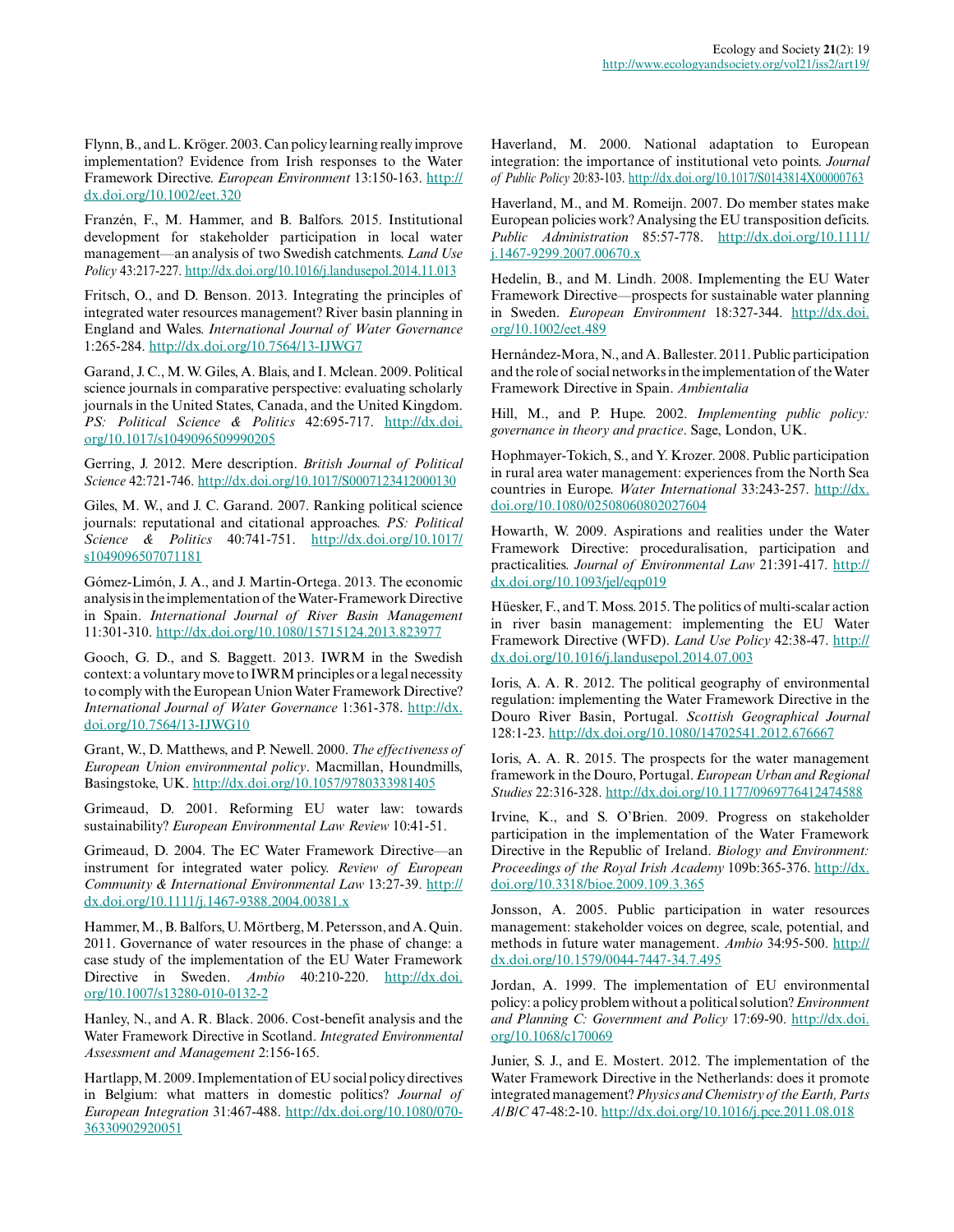Kaeding, M. 2008. Lost in translation or full steam ahead: the transposition of EU transport directives across member states. *European Union Politics* 9:115-143. [http://dx.doi.](http://dx.doi.org/10.1177%2F1465116507085959) [org/10.1177/1465116507085959](http://dx.doi.org/10.1177%2F1465116507085959)

Kaika, M. 2003. The Water Framework Directive: a new directive for a changing social, political and economic European framework. *European Planning Studies* 11:299-316. [http://dx.doi.](http://dx.doi.org/10.1080%2F09654310303640) [org/10.1080/09654310303640](http://dx.doi.org/10.1080%2F09654310303640)

Kaika, M., and B. Page. 2003. The EU Water Framework Directive: part 1. European policy-making and the changing topography of lobbying. *European Environment* 13:314-327. [http://dx.doi.org/10.1002/eet.331](http://dx.doi.org/10.1002%2Feet.331)

Kallis, G. 2005. Beyond limits and efficiency, what? Assessing developments in EU water policy. *International Journal of Water* 3:121-145. [http://dx.doi.org/10.1504/IJW.2005.007282](http://dx.doi.org/10.1504%2FIJW.2005.007282) 

Kallis, G., and D. Butler. 2001. The EU Water Framework Directive: measures and implications. *Water Policy* 3:125-142. [http://dx.doi.org/10.1016/S1366-7017\(01\)00007-1](http://dx.doi.org/10.1016%2FS1366-7017%2801%2900007-1)

Kanakoudis, V., and S. Tsitsifli. 2010. On-going evaluation of the WFD 2000/60/EC implementation process in the European Union, Seven years after its launch: are we behind schedule? *Water Policy* 12:70-91. [http://dx.doi.org/10.2166/wp.2009.092](http://dx.doi.org/10.2166%2Fwp.2009.092) 

Kanakoudis, V., S. Tsitsifli, and T. Azariadi. 2015. Overview of the river basin management plans developed in Greece under the context of the Water Framework Directive 2000/60/EC focusing on the economic analysis. *Water Resources Management* 29:3149-3174. [http://dx.doi.org/10.1007/s11269-015-0988-9](http://dx.doi.org/10.1007%2Fs11269-015-0988-9)

Kastens, B., and J. Newig. 2007. The Water Framework Directive and agricultural nitrate pollution: will great expectations in Brussels be dashed in Lower Saxony? *European Environment* 17:231-246. [http://dx.doi.org/10.1002/eet.446](http://dx.doi.org/10.1002%2Feet.446)

Kastens, B., and J. Newig. 2008. Will participation foster the successful implementation of the Water Framework Directive? The case of agricultural groundwater protection in Northwest Germany. *Local Environment* 13:27-41. [http://dx.doi.](http://dx.doi.org/10.1080%2F13549830701581713) [org/10.1080/13549830701581713](http://dx.doi.org/10.1080%2F13549830701581713) 

Keessen, A. M., J. J. H. van Kempen, M. van Rijswick, J. Robbe, and C. W. Backes. 2010. European river basin districts: are they swimming in the same implementation pool? *Journal of Environmental Law* 22:197-221. [http://dx.doi.org/10.1093/jel/](http://dx.doi.org/10.1093%2Fjel%2Feqq003)  $eqq003$ 

Keskitalo, E. C. H., and M. Pettersson. 2012. Implementing multi-level governance? The legal basis and implementation of the EU Water Framework Directive for forestry in Sweden. Environmental Policy and Governance 22:90-103. [http://dx.doi.](http://dx.doi.org/10.1002%2Feet.1574) [org/10.1002/eet.1574](http://dx.doi.org/10.1002%2Feet.1574) 

Kirk, E. A., A. D. Reeves, and K. L. Blackstock. 2007. Path dependency and the implementation of environmental regulation. *Environment and Planning C: Government and Policy* 25:250-268. [http://dx.doi.org/10.1068/c0512j](http://dx.doi.org/10.1068%2Fc0512j) 

Knill, C. 2001. *The Europeanisation of national administrations: patterns of institutional change and persistence*. Cambridge University Press, Cambridge, UK. [http://dx.doi.org/10.1017/](http://dx.doi.org/10.1017%2Fcbo9780511491986) [cbo9780511491986](http://dx.doi.org/10.1017%2Fcbo9780511491986)

Koontz, T. M., and J. Newig. 2014*b*. Cross-level information and influence in mandated participatory planning: alternative pathways to sustainable water management in Germany's implementation of the EU Water Framework Directive. *Land Use Policy* 38:594-604. [http://dx.doi.org/10.1016/j.landusepol.2014.01.005](http://dx.doi.org/10.1016%2Fj.landusepol.2014.01.005) 

Koontz, T. M., and J. Newig. 2014*a*. From planning to implementation: top-down and bottom-up approaches for collaborative watershed management. *Policy Studies Journal* 42:416-442. [http://dx.doi.org/10.1111/psj.12067](http://dx.doi.org/10.1111%2Fpsj.12067)

Kouw, M. 2014. Designing communication: politics and practices of participatory water quality governance. *International Journal of Water Governance* 4:37-52.

Kowalczak, P., P. Matczak, and L. Slavikova. 2013. Institutional evolution in water management in the Czech Republic and Poland. *International Journal of Water Governance* 1:307-322. [http://dx.doi.org/10.7564/13-IJWG8](http://dx.doi.org/10.7564%2F13-IJWG8) 

Lam, J. C. K., R. M. Walker, and P. Hills. 2012. Interdisciplinarity in sustainability studies: a review. *Sustainable Development* 22:158-176. [http://dx.doi.org/10.1002/sd.533](http://dx.doi.org/10.1002%2Fsd.533) 

Larsen, S. V. 2011. Risk as a challenge in practice: investigating climate change in water management. *Regional Environmental Change* 11:111-122. [http://dx.doi.org/10.1007/s10113-010-0123-7](http://dx.doi.org/10.1007%2Fs10113-010-0123-7) 

Laurenceau, M., F. Destandau, and A. Rozan. 2009. A transaction cost approach to assess the Water Framework Directive implementation. *Transactions on Ecology and the Environment* 125:567-578. [http://dx.doi.org/10.2495/WRM090501](http://dx.doi.org/10.2495%2FWRM090501) 

Liefferink, D., M. Wiering, and Y. Uitenboogaart. 2011. The EU Water Framework Directive: a multi-dimensional analysis of implementation and domestic impact. *Land Use Policy* 28:712-722. [http://dx.doi.org/10.1016/j.landusepol.2010.12.006](http://dx.doi.org/10.1016%2Fj.landusepol.2010.12.006) 

Lundmark, C., and G. Jonsson. 2013. Prospects for learning in river management: exploring the initial implementation of the Water Framework Directive in a Swedish river basin. *Environmental Education Research* 20:161-176. [http://dx.doi.](http://dx.doi.org/10.1080%2F13504622.2013.780585) [org/10.1080/13504622.2013.780585](http://dx.doi.org/10.1080%2F13504622.2013.780585)

Lundqvist, L. J. 2004. Integrating Swedish water resource management: a multi-level governance trilemma. *Local Environment* 9:413-424. [http://dx.doi.org/10.1080/1354983042000255324](http://dx.doi.org/10.1080%2F1354983042000255324)

Maganda, C. 2013. The implementation of the European Water Framework Directive in Luxembourg: regional compliance vs. cross-border cooperation? *International Journal of Water Governance* 1:403-426. [http://dx.doi.org/10.7564/13-IJWG15](http://dx.doi.org/10.7564%2F13-IJWG15) 

Martin-Ortega, J. 2012. Economic prescriptions and policy applications in the implementation of the European Water Framework Directive. *Environmental Science & Policy* 24:83-91. [http://dx.doi.org/10.1016/j.envsci.2012.06.002](http://dx.doi.org/10.1016%2Fj.envsci.2012.06.002) 

Mastenbroek, E. 2005. EU compliance: still a 'black hole'? *Journal of European Public Policy* 12:1103-1120. [http://dx.doi.](http://dx.doi.org/10.1080%2F13501760500270869) [org/10.1080/13501760500270869](http://dx.doi.org/10.1080%2F13501760500270869) 

May, P. J. 1992. Policy learning and failure. *Journal of Public Policy* 12:331-354. [http://dx.doi.org/10.1017/S0143814X00005602](http://dx.doi.org/10.1017%2FS0143814X00005602) 

Medd, W., and S. Marvin. 2007. Strategic intermediation: between regional strategy and local practice. *Sustainable Development* 15:318-327. [http://dx.doi.org/10.1002/sd.345](http://dx.doi.org/10.1002%2Fsd.345)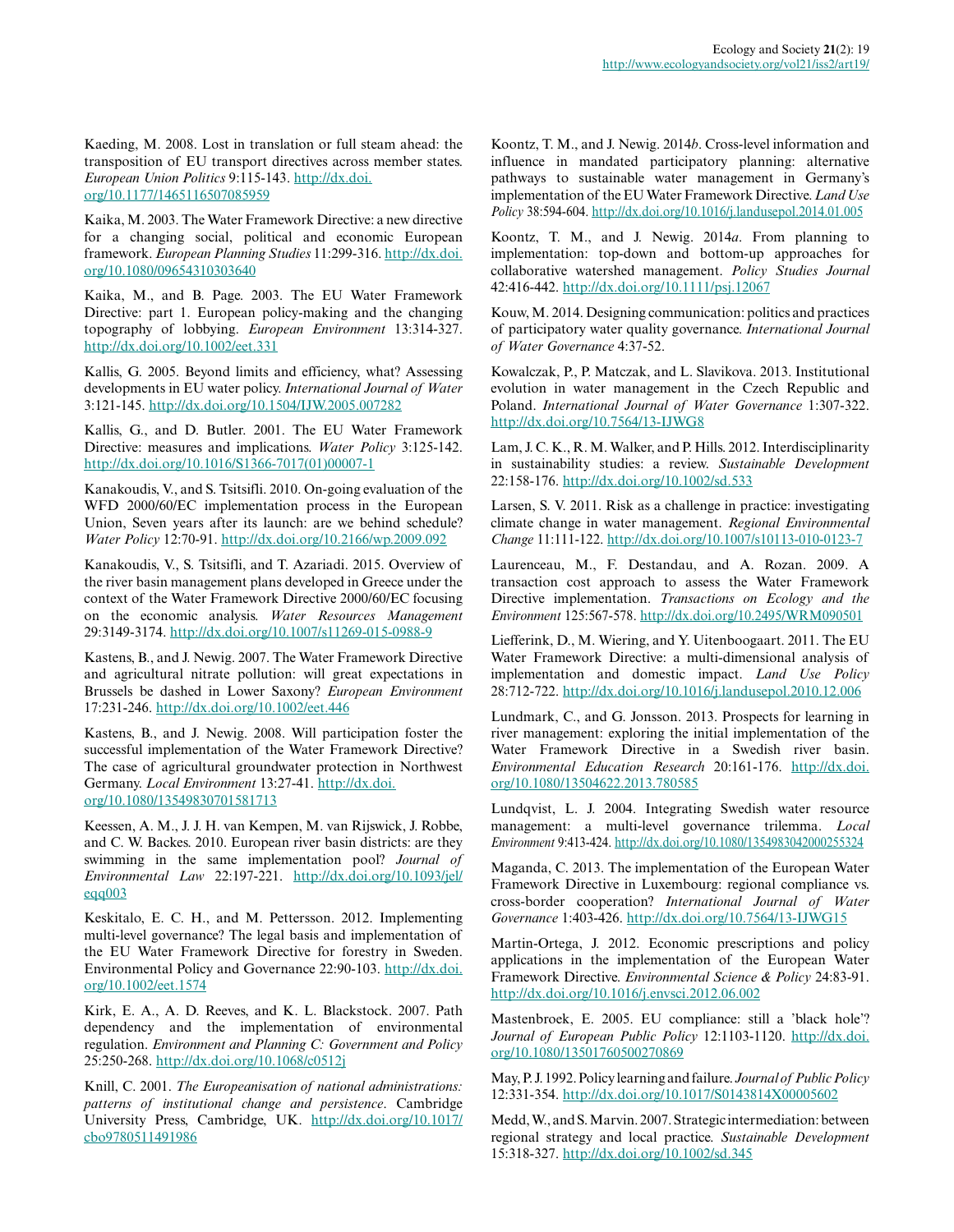Meyer, C., and A. Thiel. 2012. Institutional change in water management collaboration: implementing the European Water Framework Directive in the German Odra River Vasin. *Water Policy* 14:625-646. [http://dx.doi.org/10.2166/wp.2012.011](http://dx.doi.org/10.2166%2Fwp.2012.011)

Moren-Abat, M., and A. Rodriguez-Roldan. 2012. The challenges of implementing the Water Framework Directive in Spain. *International Journal of Water Resources Development* 28:13-18. [http://dx.doi.org/10.1080/07900627.2012.640606](http://dx.doi.org/10.1080%2F07900627.2012.640606)

Moss, B. 2008. The Water Framework Directive: total environment or political compromise? *Science of the Total Environment* 400:32-41. [http://dx.doi.org/10.1016/j.scitotenv.2008.04.029](http://dx.doi.org/10.1016%2Fj.scitotenv.2008.04.029)

Moss, T. 2004. The governance of land use in river basins: prospects for overcoming problems of institutional interplay with the EU Water Framework Directive. *Land Use Policy* 21:85-94. [http://dx.doi.org/10.1016/j.landusepol.2003.10.001](http://dx.doi.org/10.1016%2Fj.landusepol.2003.10.001) 

Moss, T. 2012. Spatial fit, from panacea to practice: implementing the EU Water Framework Directive. *Ecology and Society* 17(3):2. [http://dx.doi.org/10.5751/ES-04821-170302](http://dx.doi.org/10.5751%2FES-04821-170302) 

Mylopoulos, Y. A., and E. G. Kolokytha. 2008. Integrated water management in shared water resources: the EU Water Framework Directive implementation in Greece. *Physics and Chemistry of the Earth* 33:347-353. [http://dx.doi.org/10.1016/j.pce.2008.02.031](http://dx.doi.org/10.1016%2Fj.pce.2008.02.031) 

Neef, A. 2008. Lost in translation: the participatory imperative and local water governance in North Thailand and Southwest Germany. *Water Alternatives* 1:89-110.

Newig, J., E. Challies, N. Jager, and E. Kochskämper. 2014. What role for public participation in implementing the EU Floods Directive? A comparison with the Water Framework Directive, early evidence from Germany and a research agenda. *Environmental Policy and Governance* 24:275-288. [http://dx.doi.](http://dx.doi.org/10.1002%2Feet.1650) [org/10.1002/eet.1650](http://dx.doi.org/10.1002%2Feet.1650) 

Newig, J., and O. Fritsch. 2009. Environmental governance: participatory, multi-level-and effective? *Environmental Policy and Governance* 19:197-214. [http://dx.doi.org/10.1002/eet.509](http://dx.doi.org/10.1002%2Feet.509) 

Newig, J., V. Gaube, K. Berkhoff, K. Kaldrack, B. Kastens, J. Lutz, B. Schlußmeier, H. Adensam, and H. Haberl. 2008. The role of formalisation, participation and context in the success of public involvement mechanisms in resource management. *Systemic Practice and Action Research* 21:423-441. [http://dx.doi.](http://dx.doi.org/10.1007%2Fs11213-008-9113-9) [org/10.1007/s11213-008-9113-9](http://dx.doi.org/10.1007%2Fs11213-008-9113-9)

Newson, M. 2011. Rivers in trust: stakeholders and delivery of the EU Water Framework Directive. *Water Management* 164:433-440. [http://dx.doi.org/10.1680/wama.2011.164.8.433](http://dx.doi.org/10.1680%2Fwama.2011.164.8.433) 

Nielsen, H. Ø., P. Frederiksen, H. Saarikoski, A.-M. Rytkönen, and A. B. Pedersen. 2013. How different institutional arrangements promote integrated river basin management: evidence from the Baltic Sea Region. *Land Use Policy* 30:437-445. [http://dx.doi.org/10.1016/j.landusepol.2012.04.011](http://dx.doi.org/10.1016%2Fj.landusepol.2012.04.011) 

O'Toole., L. J. 1986. Policy recommendations for multi-actor implementation: an assessment of the field. *Journal of Public Policy* 6:181-210. [http://dx.doi.org/10.1017/S0143814X00006486](http://dx.doi.org/10.1017%2FS0143814X00006486) 

Parés, M. 2011. River basin management planning with participation in Europe: from contested hydro-politics to governance-beyond-the-state. *European Planning Studies* 19:457-478. [http://dx.doi.org/10.1080/09654313.2011.548454](http://dx.doi.org/10.1080%2F09654313.2011.548454)

Parés, M., Q. Brugué, J. Espluga, J. Miralles, and A. Ballester. 2015. The strengths and weaknesses of deliberation on river basin management planning: analysing the Water Framework Directive implementation in Catalonia (Spain). *Environmental Policy and Governance* 25:97-110. [http://dx.doi.org/10.1002/eet.1662](http://dx.doi.org/10.1002%2Feet.1662) 

Plümper, T. 2007. Academic heavy-weights: the 'relevance' of political science journals. *European Political Science* 6:41-50. [http://dx.doi.org/10.1057/palgrave.eps.2210112](http://dx.doi.org/10.1057%2Fpalgrave.eps.2210112) 

Poteete, A. R., and E. Ostrom. 2008. Fifteen years of empirical research on collective action in natural resource management: struggling to build large-N databases based on qualitative research. *World Development* 36:176-195. [http://dx.doi.](http://dx.doi.org/10.1016%2Fj.worlddev.2007.02.012) [org/10.1016/j.worlddev.2007.02.012](http://dx.doi.org/10.1016%2Fj.worlddev.2007.02.012)

Pressman, J. L., and A. Wildavsky. 1984. *Implementation: how great expectations in Washington are dashed in Oakland*. University of California Press, Berkeley, California, USA.

Raadgever, G. T., C. Dieperink, P. P. J. Driessen, A. A. H. Smit, and H. F. M. W. van Rijswick. 2011. Uncertainty management strategies: lessons from the regional implementation of the Water Framework Directive in the Netherlands. *Environmental Science & Policy* 14:64-75. [http://dx.doi.org/10.1016/j.envsci.2010.11.001](http://dx.doi.org/10.1016%2Fj.envsci.2010.11.001) 

Rahaman, M. M., O. Varis, and T. Kajander. 2004. EU Water Framework Directive vs. integrated water resources management: the seven mismatches. *Water Resources Development* 20:564-575. [http://dx.doi.org/10.1080/07900620412331319199](http://dx.doi.org/10.1080%2F07900620412331319199)

Richter, S., J. Völker, D. Borchardt, and V. Mohaupt. 2013. The Water Framework Directive as an approach for integrated water resources management: results from the experiences in Germany on implementation, and future perspectives. *Environmental Earth Sciences* 69:719-728. [http://dx.doi.org/10.1007/s12665-013-2399-7](http://dx.doi.org/10.1007%2Fs12665-013-2399-7) 

Risse, T., M. Green Cowles, and J. Caporaso. 2001. Europeanization and domestic change: introduction. Pages 1-20 *in* M. Green Cowles, J. Caporaso, and T. Risse, editors. *Transforming Europe: Europeanization and domestic change*. Cornell University Press, Ithaca, New York, USA.

Slavíková, L., and J. Jílková. 2011. Implementing the public participation principle into water management in the Czech Republic: a critical analysis. *Regional Studies* 45:545-557. [http://](http://dx.doi.org/10.1080%2F00343400903380390) [dx.doi.org/10.1080/00343400903380390](http://dx.doi.org/10.1080%2F00343400903380390)

Spiller, M., B. S. McIntosh, R. A. F. Seaton, and P. J. Jeffrey. 2012. An organisational innovation perspective on change in water and wastewater systems—the implementation of the Water Framework Directive in England and Wales. *Urban Water Journal* 9:113-128. [http://dx.doi.org/10.1080/1573062X.2011.652129](http://dx.doi.org/10.1080%2F1573062X.2011.652129)

Thaler, T., B. Boteler, T. Dworak, S. Holen, and M. Lago. 2014. Investigating the use of environmental benefits in the policy decision process: a qualitative study focusing on the EU water policy. *Journal of Environmental Planning and Management* 57:1515-1530. [http://dx.doi.org/10.1080/09640568.2013.816271](http://dx.doi.org/10.1080%2F09640568.2013.816271)

Theesfeld, I., and C. Schleyer. 2013. Germany's light version of integrated water resources management. *Environmental Policy and Governance* 23:130-144. [http://dx.doi.org/10.1002/eet.1602](http://dx.doi.org/10.1002%2Feet.1602)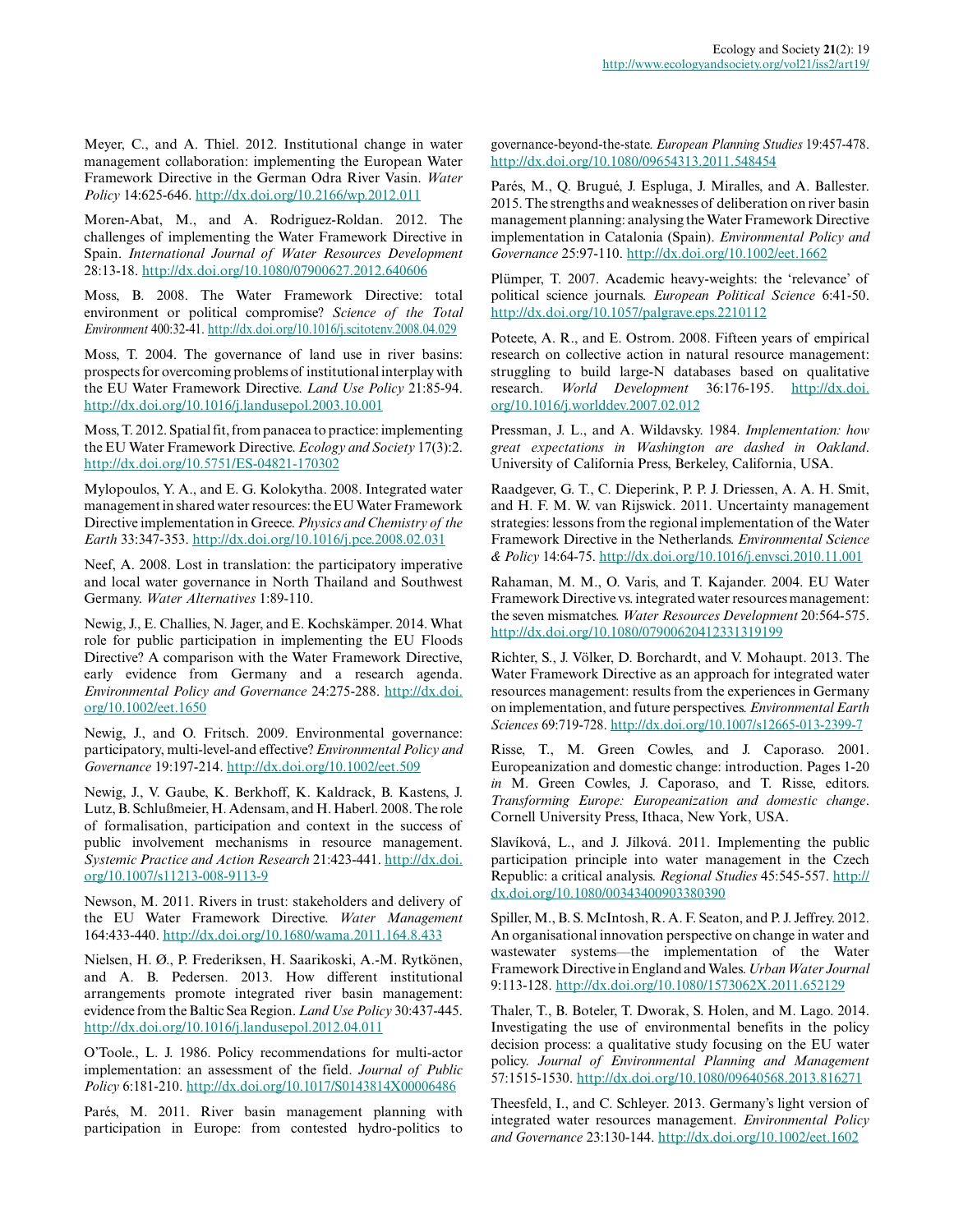Thiel, A. 2014. Rescaling of resource governance as institutional change: explaining the transformation of water governance in Southern Spain. *Environmental Policy and Governance* 24:289-306. [http://dx.doi.org/10.1002/eet.1644](http://dx.doi.org/10.1002%2Feet.1644) 

Thiel, A. 2015. Constitutional state structure and scalar reorganization of natural resource governance: the transformation of polycentric water governance in Spain, Portugal and Germany. *Land Use Policy* 45:176-188. [http://dx.doi.org/10.1016/j.](http://dx.doi.org/10.1016%2Fj.landusepol.2015.01.012) [landusepol.2015.01.012](http://dx.doi.org/10.1016%2Fj.landusepol.2015.01.012)

Thiel, A., and C. Egerton. 2011. Re-scaling of resource governance as institutional change: the case of water governance in Portugal. *Journal of Environmental Planning and Management* 54:383-402. [http://dx.doi.org/10.1080/09640568.2010.507936](http://dx.doi.org/10.1080%2F09640568.2010.507936)

Thomson, R. 2007. Time to comply: national responses to six EU labour market directives revisited. *West European Politics* 30:987-1008. [http://dx.doi.org/10.1080/01402380701617407](http://dx.doi.org/10.1080%2F01402380701617407)

van der Arend, S., and J. Behagel. 2011. What participants do: a practice based approach to public participation in two policy fields. *Critical Policy Studies* 5:169-186. [http://dx.doi.](http://dx.doi.org/10.1080%2F19460171.2011.576529) [org/10.1080/19460171.2011.576529](http://dx.doi.org/10.1080%2F19460171.2011.576529)

van der Heijden, J., and E. ten Heuvelhof. 2012. The mechanics of virtue: lessons on public participation from implementing the Water Framework Directive in the Netherlands. *Environmental Policy and Governance* 22:177-188. [http://dx.doi.org/10.1002/](http://dx.doi.org/10.1002%2Feet.1583) [eet.1583](http://dx.doi.org/10.1002%2Feet.1583)

van der Heijden, J., and E. ten Heuvelhof. 2013. Coping with mandated public participation: the case of implementing the EU Water Framework Directive in the Netherlands. *Perspectives on European Politics and Society* 14:403-417. [http://dx.doi.](http://dx.doi.org/10.1080%2F15705854.2013.772722) [org/10.1080/15705854.2013.772722](http://dx.doi.org/10.1080%2F15705854.2013.772722)

van der Heijden, J., E. ten Heuvelhof, B. Broekhans, S. van der Arend, E. van Bueren, C. Harteveld, and T. van Ruijven. 2014. Contrasting stories on overcoming governance challenges: the implementation of the EU Water Framework Directive in the Netherlands. *Local Environment* 19:318-333. [http://dx.doi.](http://dx.doi.org/10.1080%2F13549839.2013.790349) [org/10.1080/13549839.2013.790349](http://dx.doi.org/10.1080%2F13549839.2013.790349)

van der Veeren, R. 2010. Different cost-benefit analyses in the Netherlands for the European Water Framework Directive. *Water Policy* 12:746-760. [http://dx.doi.org/10.2166/wp.2010.108](http://dx.doi.org/10.2166%2Fwp.2010.108)

Watson, N., H. Deeming, and R. Treffny. 2009. Beyond bureaucracy? Assessing institutional change in the governance of Water in England. *Water Alternatives* 2:448-460.

Watson, N., and J. Howe. 2006. Implementing the EU Water Framework Directive: experiences of participatory planning in the Ribble Basin, North West England. *Water International* 31:472-487. [http://dx.doi.org/10.1080/02508060608691951](http://dx.doi.org/10.1080%2F02508060608691951) 

Waylen, K. A., K. L. Blackstock, K. B. Marshall, and J. Dunglinson. 2015. Participation-prescription tension in natural resource management: the case of diffuse pollution in Scottish water management. *Environmental Policy and Governance* 25:111-124. [http://dx.doi.org/10.1002/eet.1666](http://dx.doi.org/10.1002%2Feet.1666) 

Woods, D. 2008. Stakeholder involvement and public participation: a critique of Water Framework Directive arrangements in the United Kingdom. *Water and Environment Journal* 22:258-264. [http://dx.doi.org/10.1111/j.1747-6593.2008.00136.](http://dx.doi.org/10.1111%2Fj.1747-6593.2008.00136.x) [x](http://dx.doi.org/10.1111%2Fj.1747-6593.2008.00136.x) 

Young, O. R. 2002. *The institutional dimensions of environmental change: fit, interplay, and scale*. MIT Press, Cambridge, Massachusetts, USA.